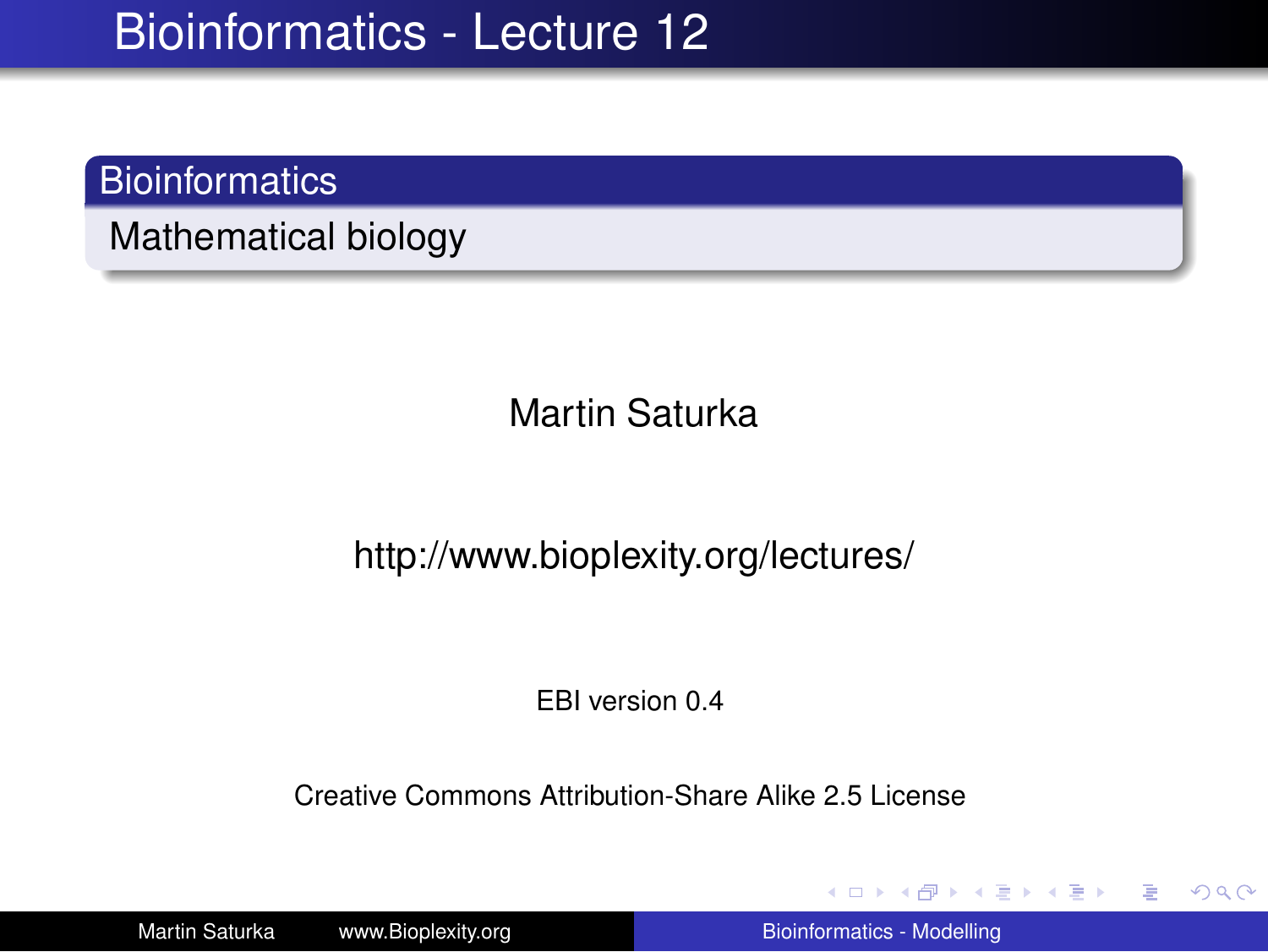# Mathematical descriptions in biology

Mathematical modelling and simulation ways in biology.

- qualitative and stochastic descriptions.
- **•** structures, dynamics, stability, changes.

### Main topics

- **o** mathematical dynamics
	- qualitative differential equations
	- stability, stochastic systems
- populations and organisms
	- cells, tissues, tumors, evolution
	- neuronal systems, cognition
- molecular systems
	- structures and networks
	- chromatin, enzymatic pathways

 $290$ 

∢ 重→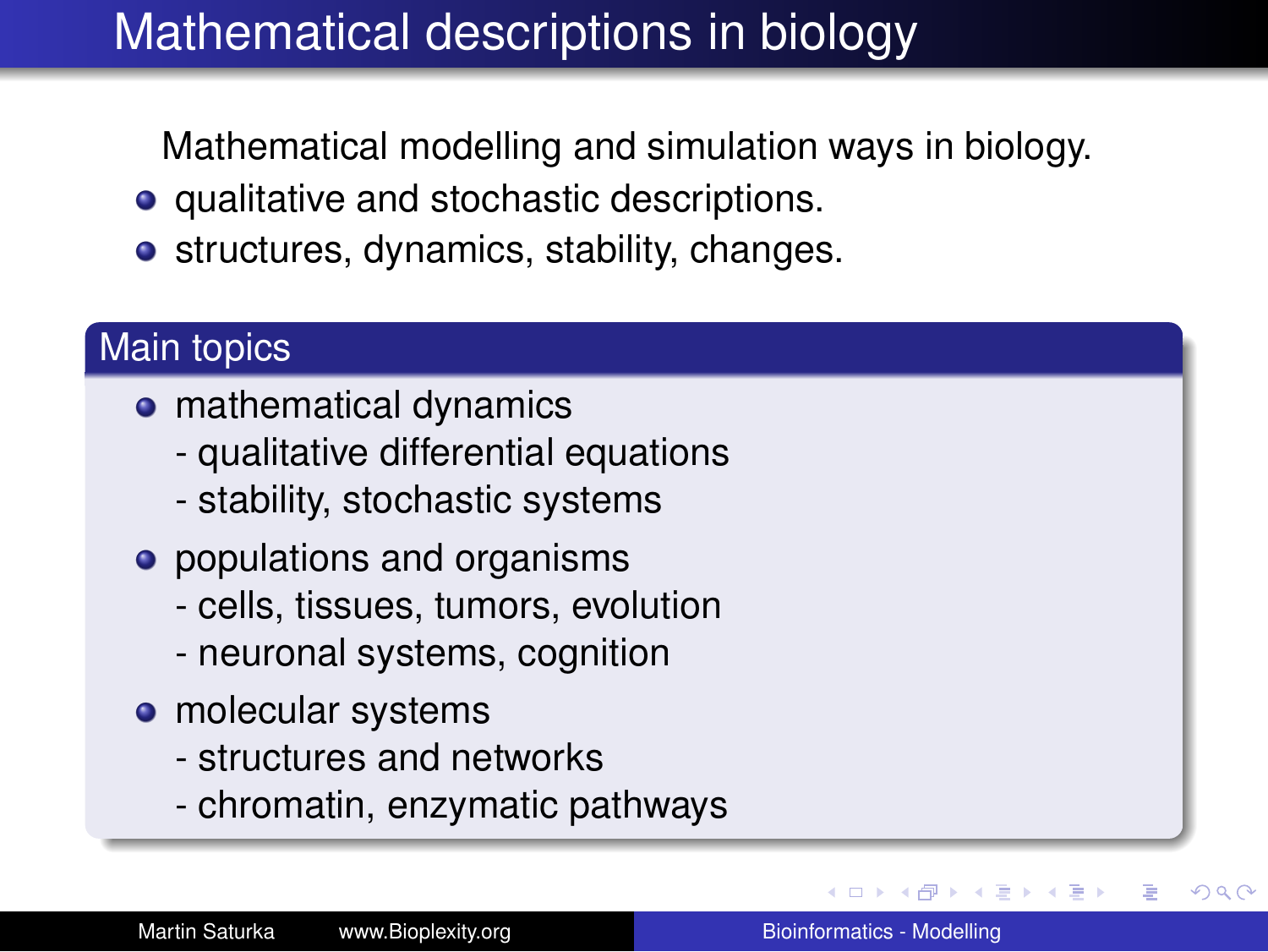### Mathematical description

- biology in silico
	- mathematical biology
	- computational biology
	- theoretical biology
- approaches
	- **stochastic vs. deterministic**
	- symbolic vs. numerical
	- qualitative vs. quantitative
- **o** objects
	- systems: abstract vs. concrete
	- structures: static vs. dynamical
	- **e** time: discrete vs. continuous

重き B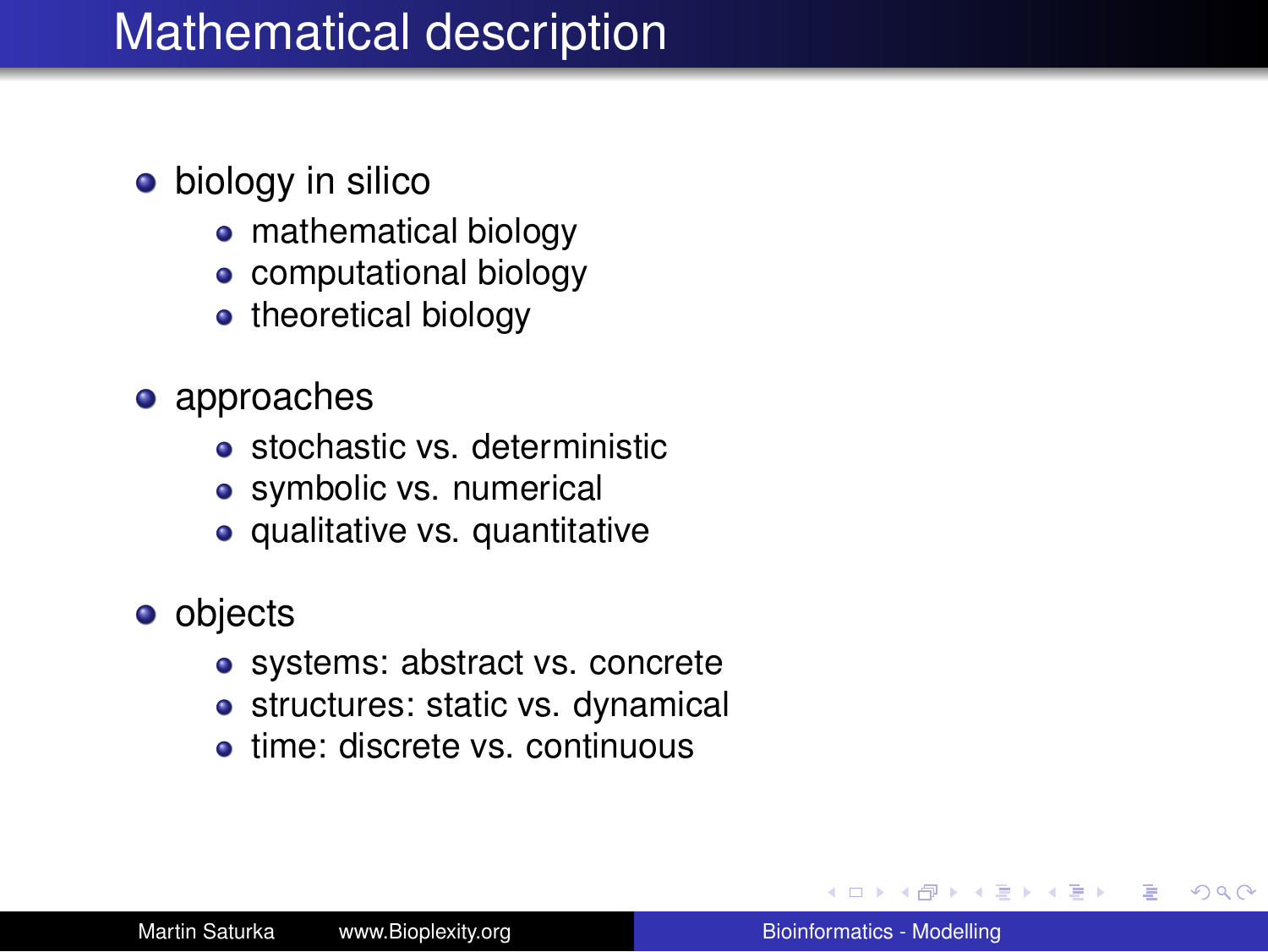# Biological abstraction

### biologists point of view

#### **o** description levels

- supracellular description
- subcellular description

#### **o** concreteness

- **•** specific individuum
- multi-unite system
- **•** questions for
	- **•** structural localization
	- time development

重き B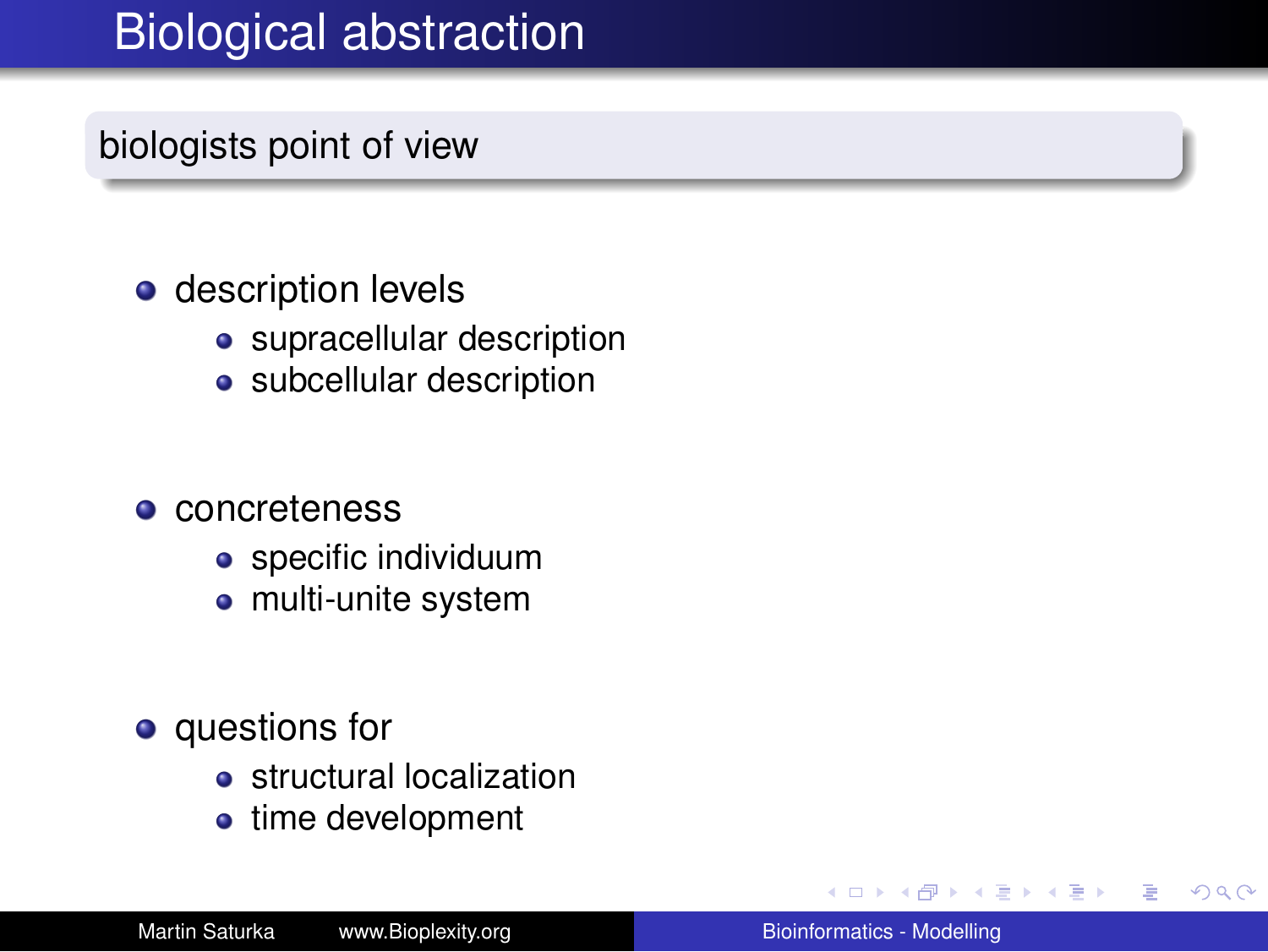## Development rules

biological non-linearity grounds

- **e** codes
	- strings: replication, translation
	- **•** rules fixed in evolution
		- genetic code, histone and suger hypotheses

#### **o** attractors

- non-linear dynamics
- 'rivers with their basins'
	- codes for attractor development
- **o** states
	- machine abstraction
	- development stages
		- states based regulation modes

す重きし ÷.  $QQ$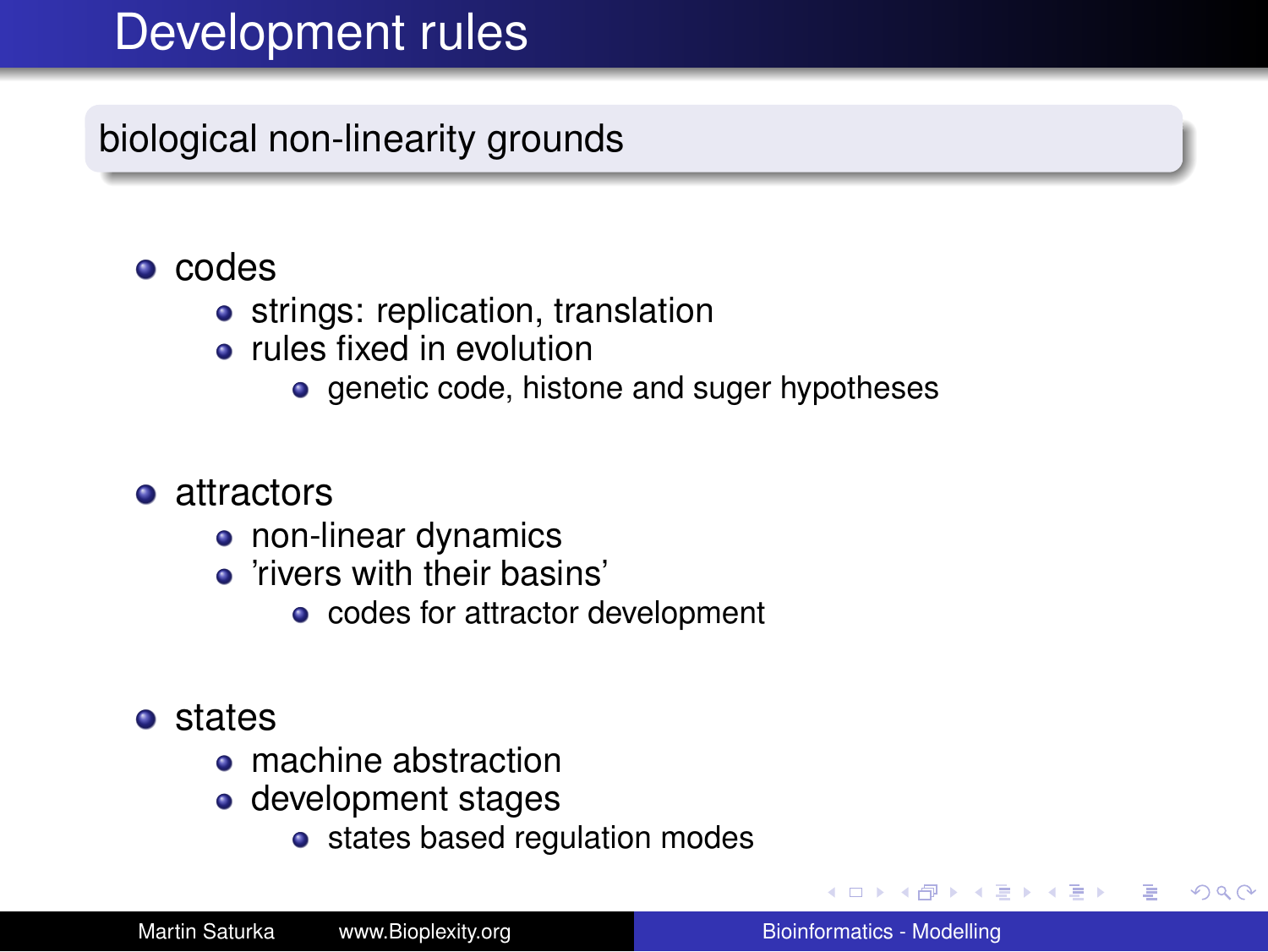### Attractor terrain

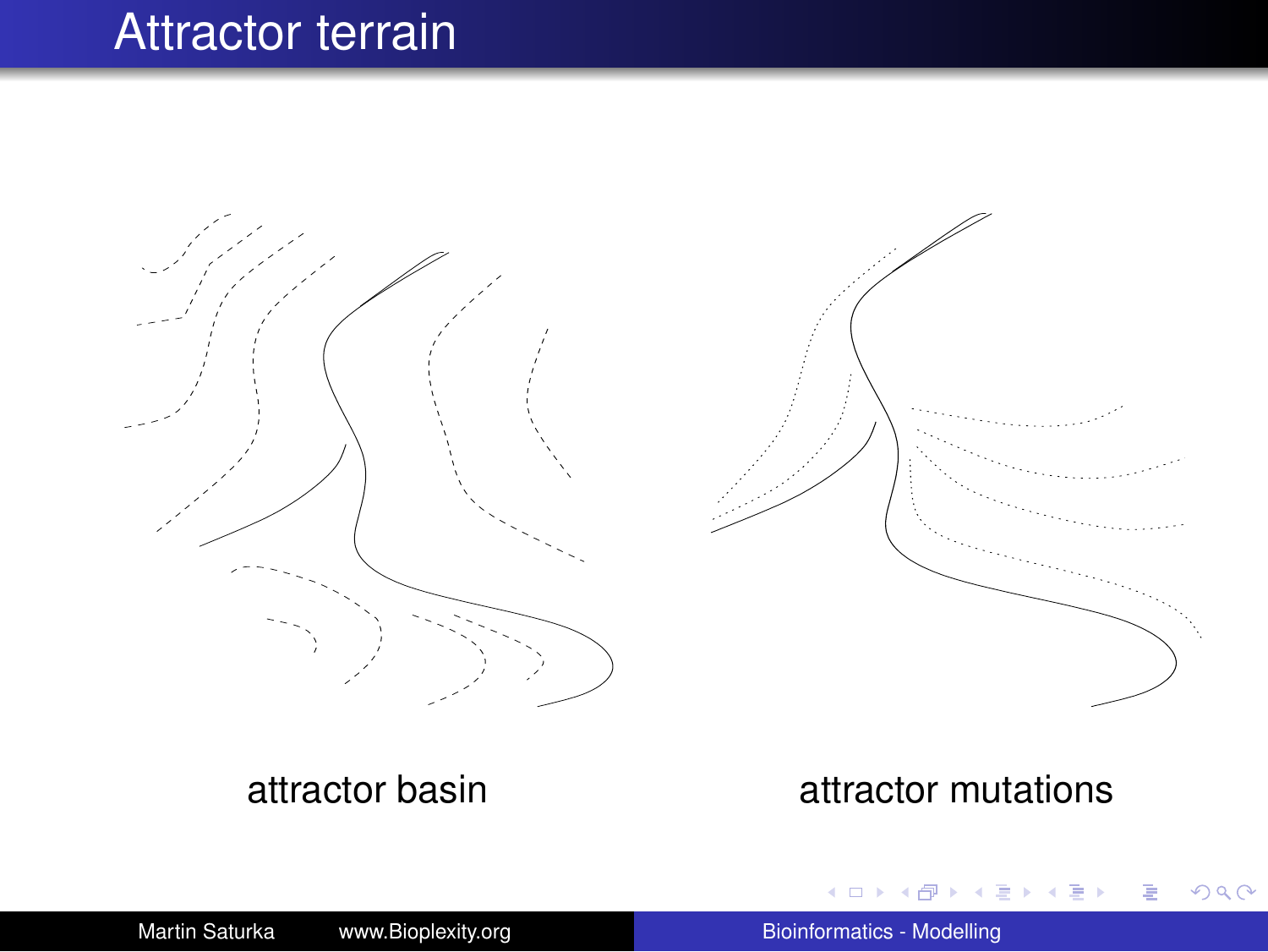## Dynamical systems

- **o** study
	- experiments
		- **•** bioinformatics explorations
	- computations
		- molecular modeling
	- theory
		- model development and characterization

• phase flows: 
$$
\vec{q'}(t) = \vec{N}(\vec{q}(t), t)
$$

- continuous time
- differential equations
- (non)integrable systems
- phase maps:  $\vec{q}_{n+1} = \vec{f}(\vec{q}_n, t_n)$ 
	- **e** discrete time
	- difference equations
	- **e** recurrence relations

イロト イ押 トイヨ トイヨ トー

÷.  $QQ$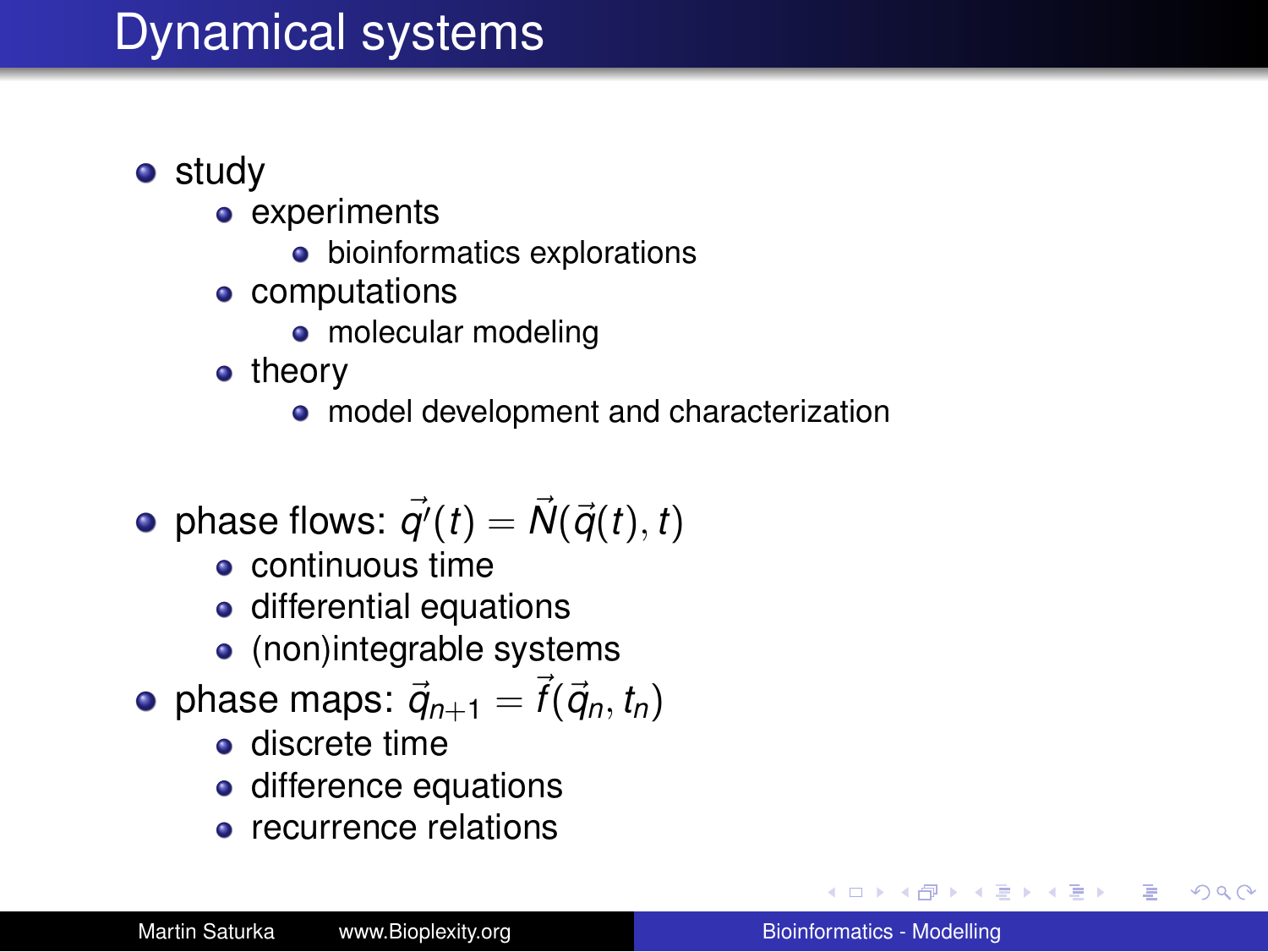# Dynamics properties

- **•** linearity
	- linear systems
		- total system as a fixed sum of its subsytems
		- superposition: el.-mag., quantum systems
	- non-linear systems
		- without overall description on independent parts
		- open systems, approximated descriptions
- integrability
	- integrable systems: with solvable phase flow equations
		- regular systems
		- in Hamiltonian physics with constants of motion
			- $\rightarrow$  simple dynamics
	- non-integrable systems
		- usually chaotic systems

**K ロ ▶ K 何 ▶ K ヨ ▶ K ヨ ▶** 

÷.  $QQ$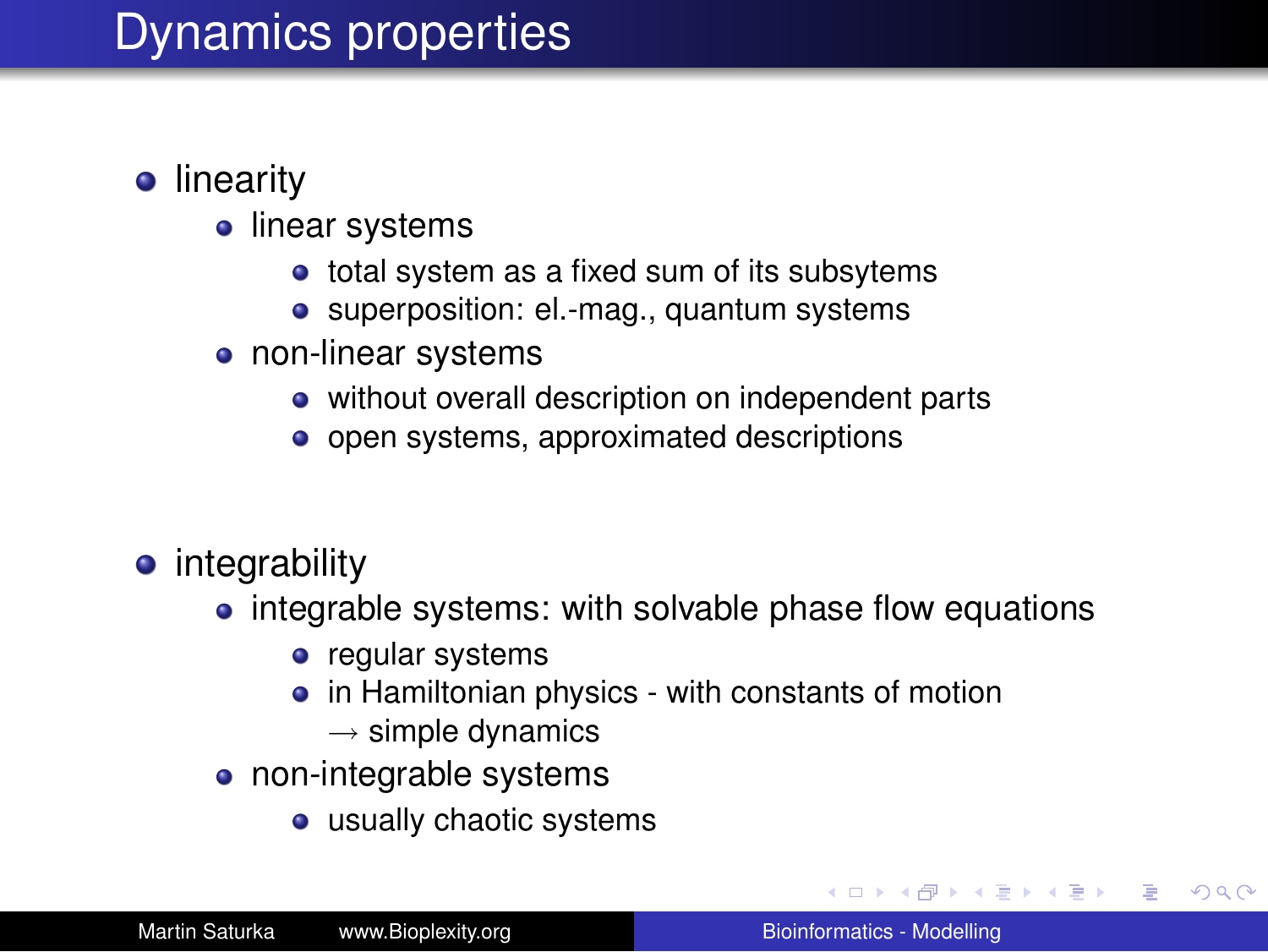#### phase spaces - state spaces, variables as dimensions

#### **• Hamiltonian systems**

- having a function  $H = H(q_1, ..., q_k, q_{k+1}, ..., q_{2k})$  $\mathsf{where} \ \mathsf{for} \ i \in 1,...,k \colon \mathsf{N}_i = \partial \mathsf{H} / \partial \mathsf{q}_{k+i}, \, \mathsf{N}_{k+i} = - \partial \mathsf{H} / \partial \mathsf{q}_i$
- then  $\nabla \vec{N} = 0$ , i.e. zero divergence of  $\vec{N}$ in return we have constant phase volume

### **•** Ergodic systems

- dynamical systems with constant phase volumes
- having the phase space of finite phase (Liouville) volume, 'every' point of a subset returns back (inifinitely many times)
- however the return time grows fast for the particle count

イロメ イ伊 メイヨメイヨメー

 $2Q$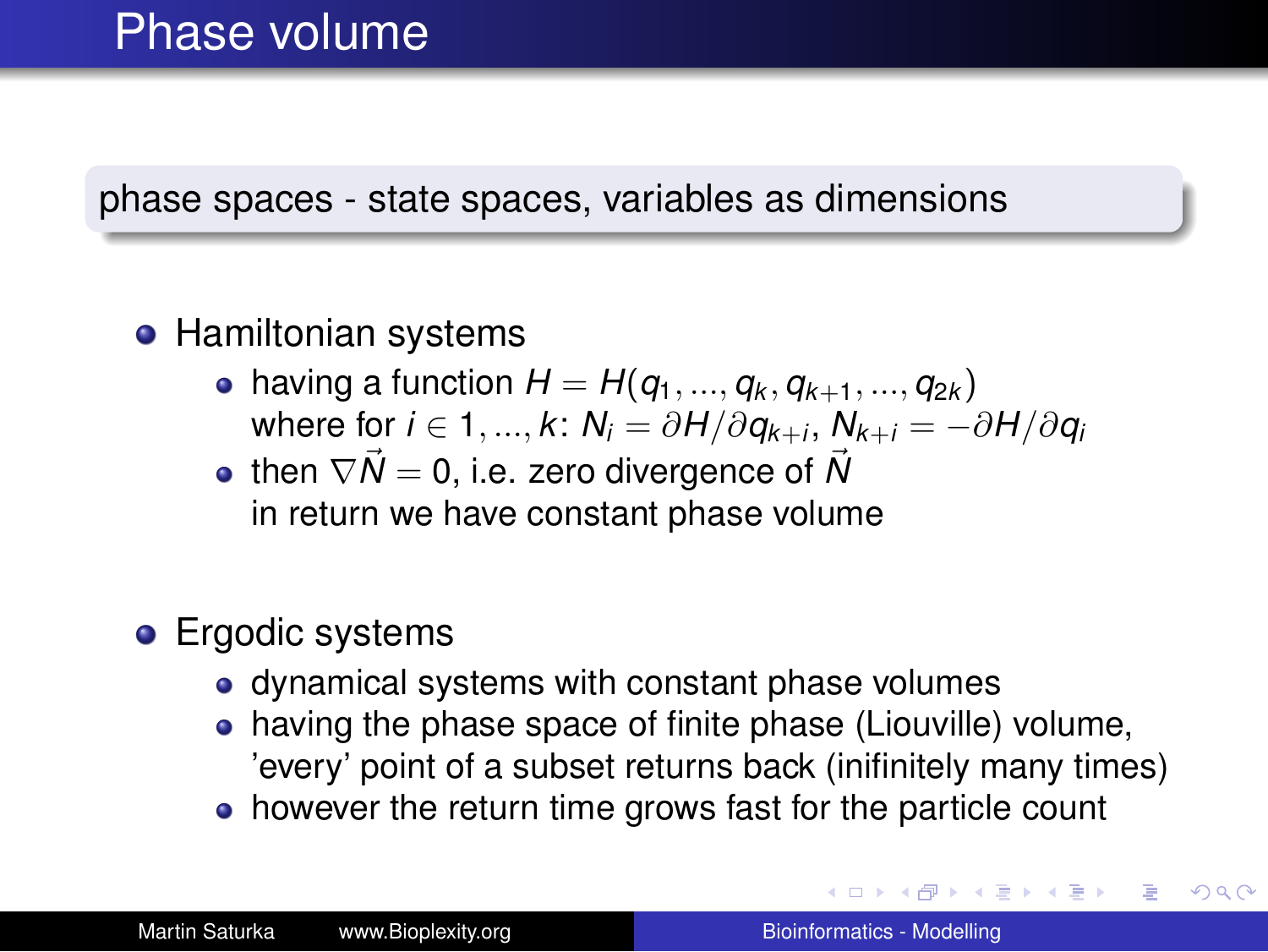# Orbits - trajectories

autonomous dynamical systems

- fixed points
	- discrete systems:  $\vec{q} = \vec{f}(\vec{q})$
	- continuous systems:  $\vec{N}(\vec{q}) = 0$
- **•** periodic orbits
	- discrete systems:  $\vec{q} = \vec{f^k}(\vec{q})$
	- continuous systems:  $\vec{q}(t + T) = \vec{q}(t)$
- **•** stability
	- ds:  $|f_{i}'(\vec{q})| < 1, \prod_{j=0}^{k-1} |f_{i}'(\vec{q}(j))| < 1$
	- cs: real parts of roots of  $|L_{ii}(\vec{q}) \lambda I| = 0$ are lesser than 0, where  $L_{ii} = \partial N_i(\vec{q})/\partial q_i$

B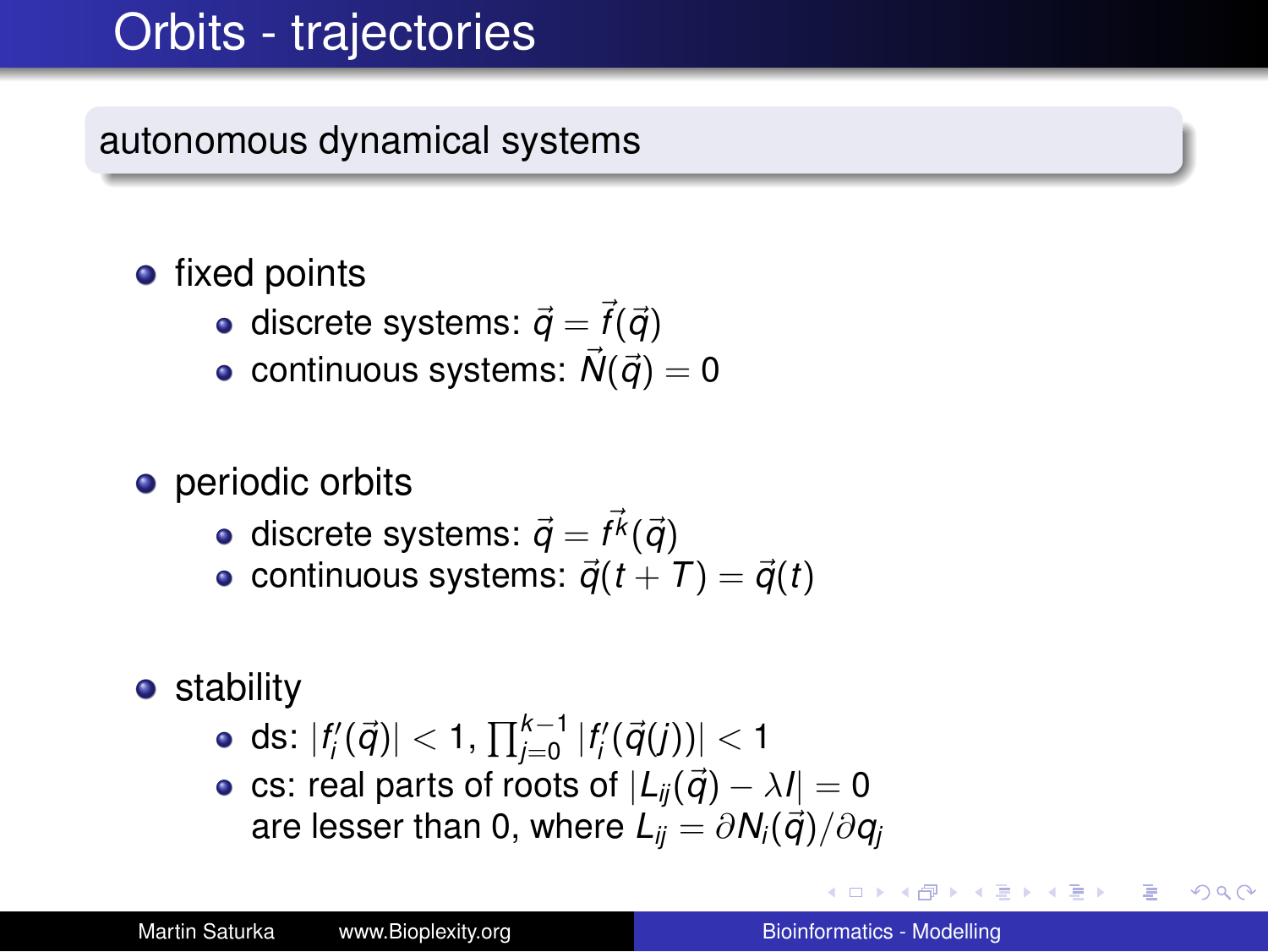# Logistic map

 $\bullet$  definition:  $q_{n+1} = f_a(q_n) = a \cdot q_n(1 - q_n)$ 

#### • fixed points • solution:  $p_0 = 0$ ,  $p_1 = 1 - 1/a$ •  $p_1$  stability: for  $a \in (1, 3)$  $f'_{a}(q) = [a \cdot q(1 - q)]' = a[(1 - q) - q] = a(1 - 2q)$  $f'_a(p_1) = 2 - a$

- periodic (two steps) points
	- solution:  $p_{3,4} = 1/2 \cdot (1 + 1/a \pm 1/a \cdot (a^2 2a 3)^{0.5})$
	- stability:  $a \in (3, 1 + \sqrt{6})$
- bifurcation
	- periodicity of stable periodic point going to  $\infty$  with  $a \rightarrow 4$
	- chaos for  $a = 4$ , with  $q_n = \sin^2(2^n \arcsin(\sqrt{q_0}))$

イロト イ押 トイヨ トイヨ トーヨー

 $2990$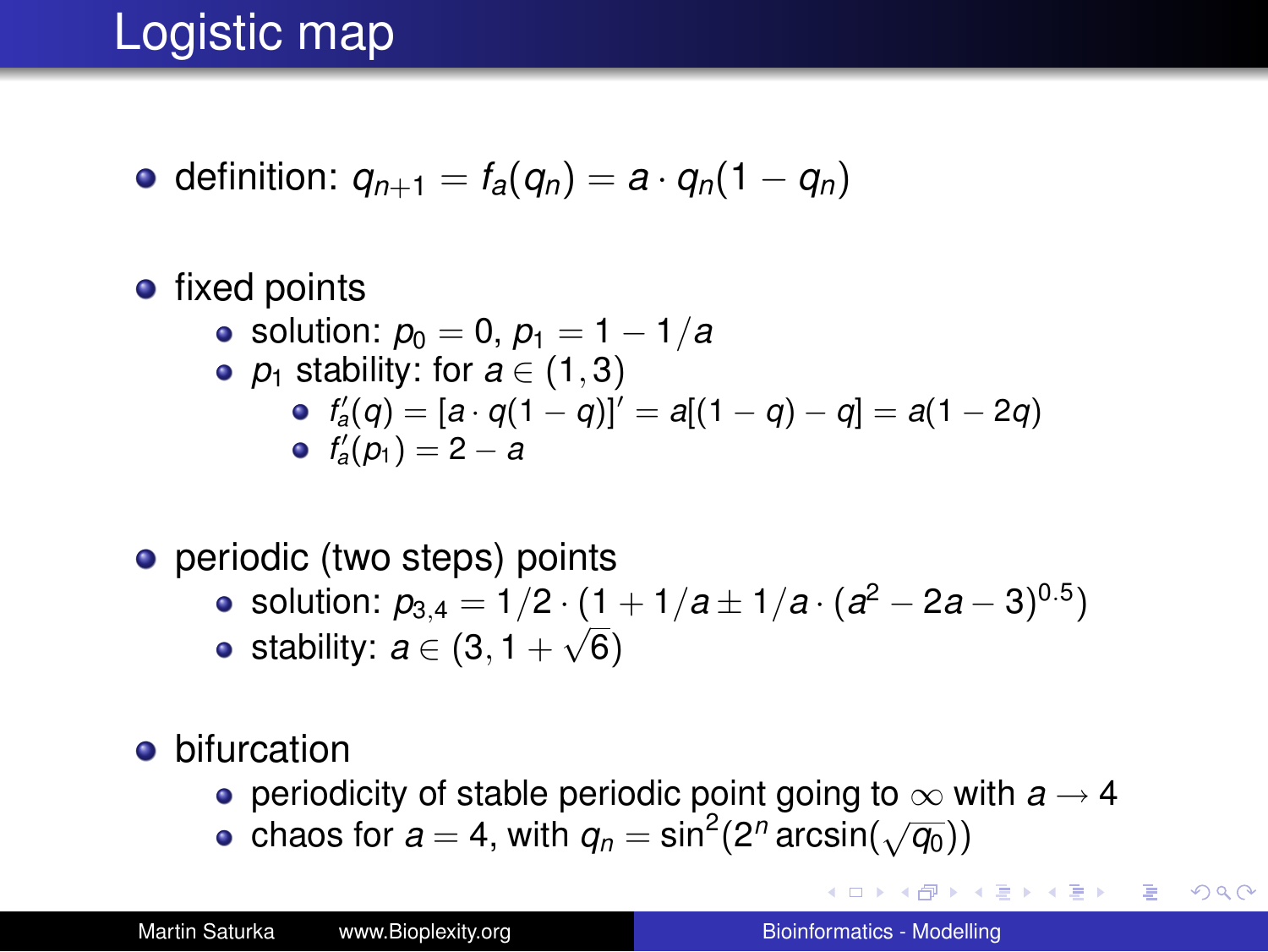# Logistic map schemas

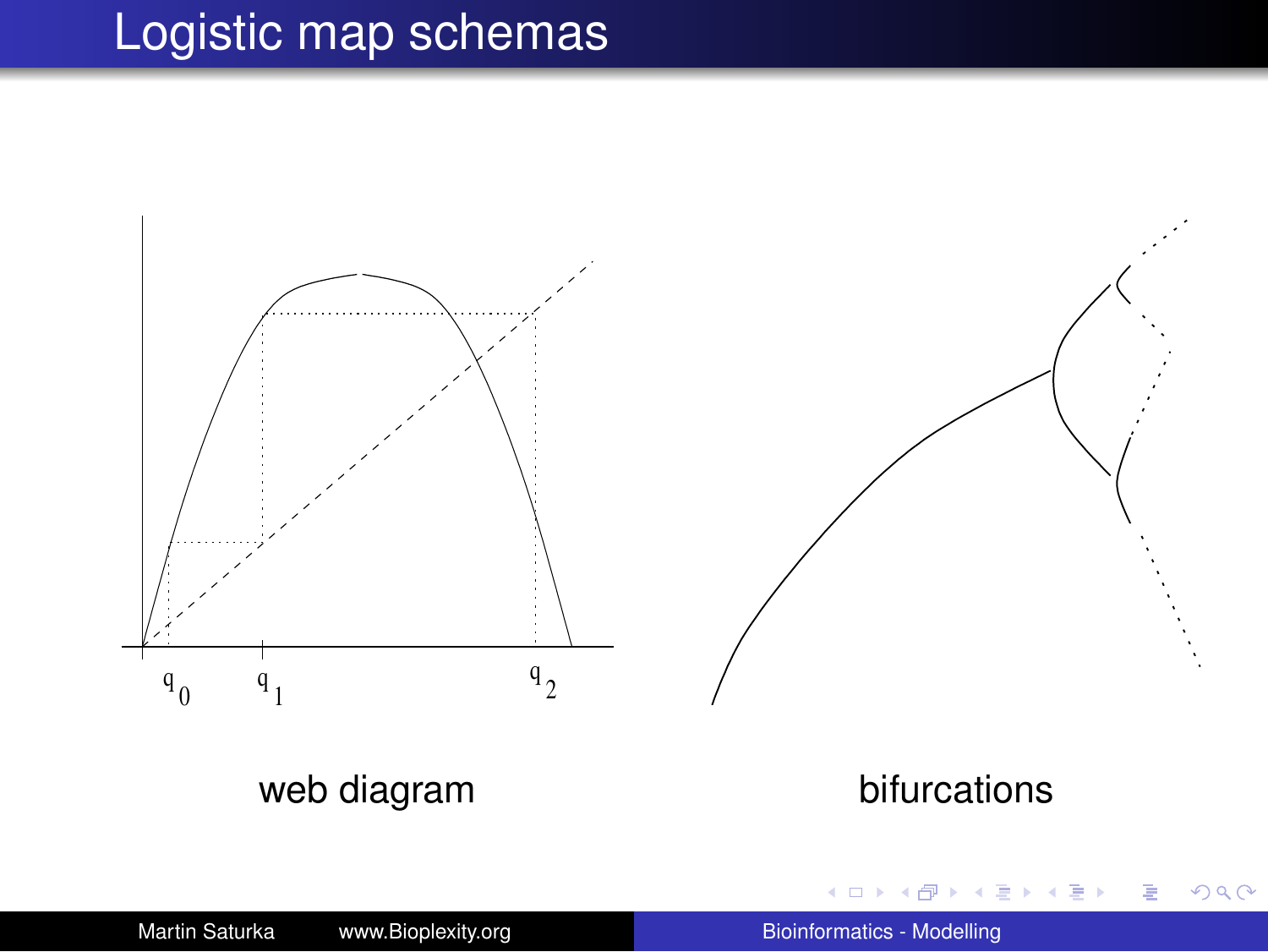### systems with 'butterfly effects' alleged

any viewable butterfly effect would be 'privileged'

- **o** chaos properties
	- **•** sensitive to initial conditions
	- with topological mixing
	- with dense periodic orbits
- **•** chaos onset
	- common case: subsequent bifurcations
	- Feigenbaum constant  $\delta = 4.669201609...$ 
		- limit of ratios of bifurcation *n* − *th*/(*n* + 1) − *th* intervals
- **•** attractors
	- $\bullet$  fractal dimansionality  $dim =$ 
		- log(number of self-similar pieces) / log (magnification factor)

イロト イ伊 トイヨ トイヨ トー

 $\Rightarrow$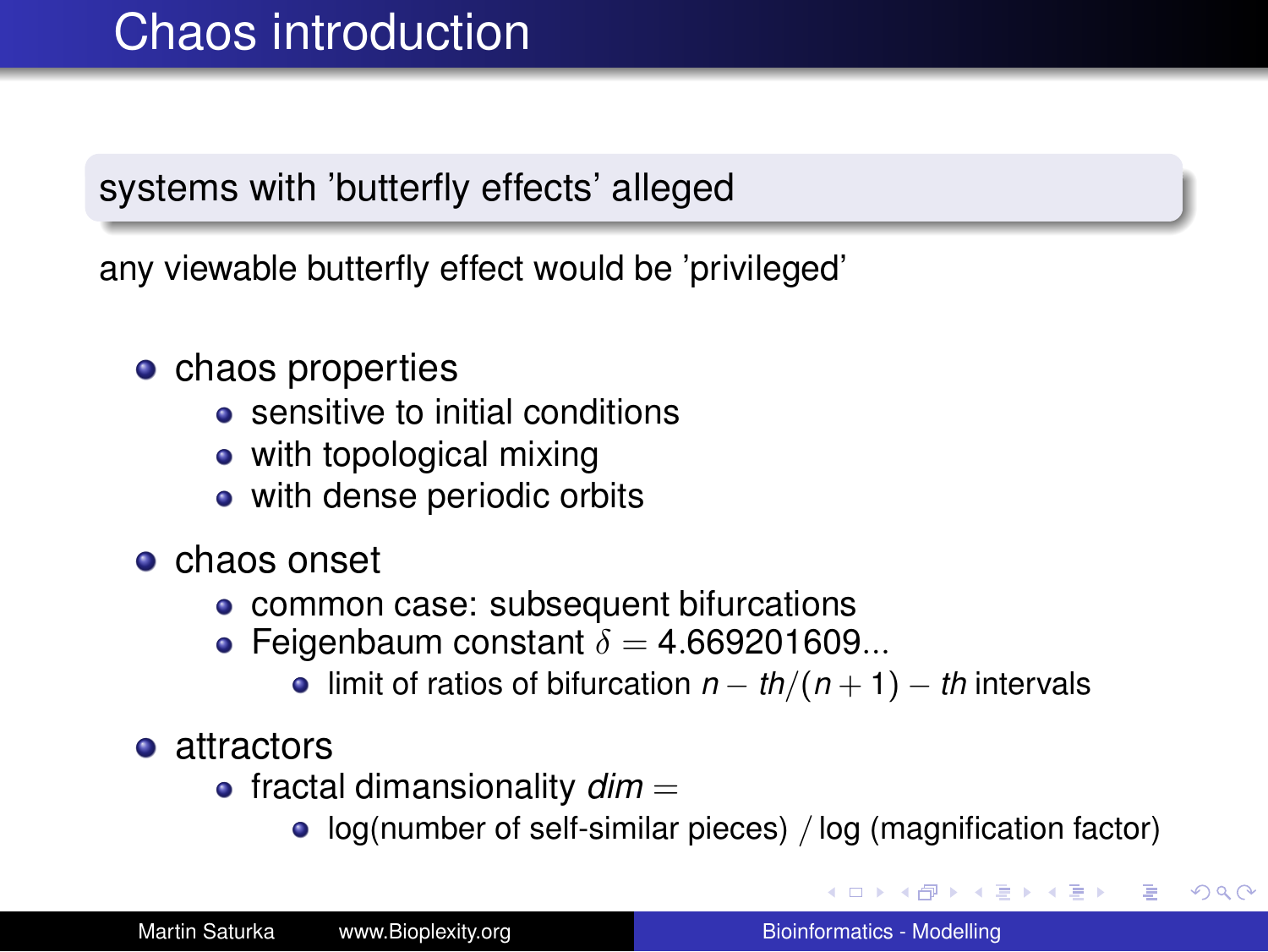## Topics on chaos

issues in chaos and dynamics

### classical chaos

- summations on periodic orbits
	- **•** trajectories in neighborhoods of the (dense) periodic orbits
	- an analogy to the most probable states of statistical physics

#### dynamics classes

- KAM theorem
	- **•** invariant tori that 'survive' weak non-linear perturbations are those with irrational / non-resonance frequencies
- FPU systems
	- computations on coupled oscillators
	- excitations on single ones, occasional jumps
- famous systems
	- Brownian dynamics: path of dimension 2 (for  $R^n$ ,  $n > 1$ )
	- patterns of reaction-diffusion systems

イロト イ団ト イヨト イヨト

B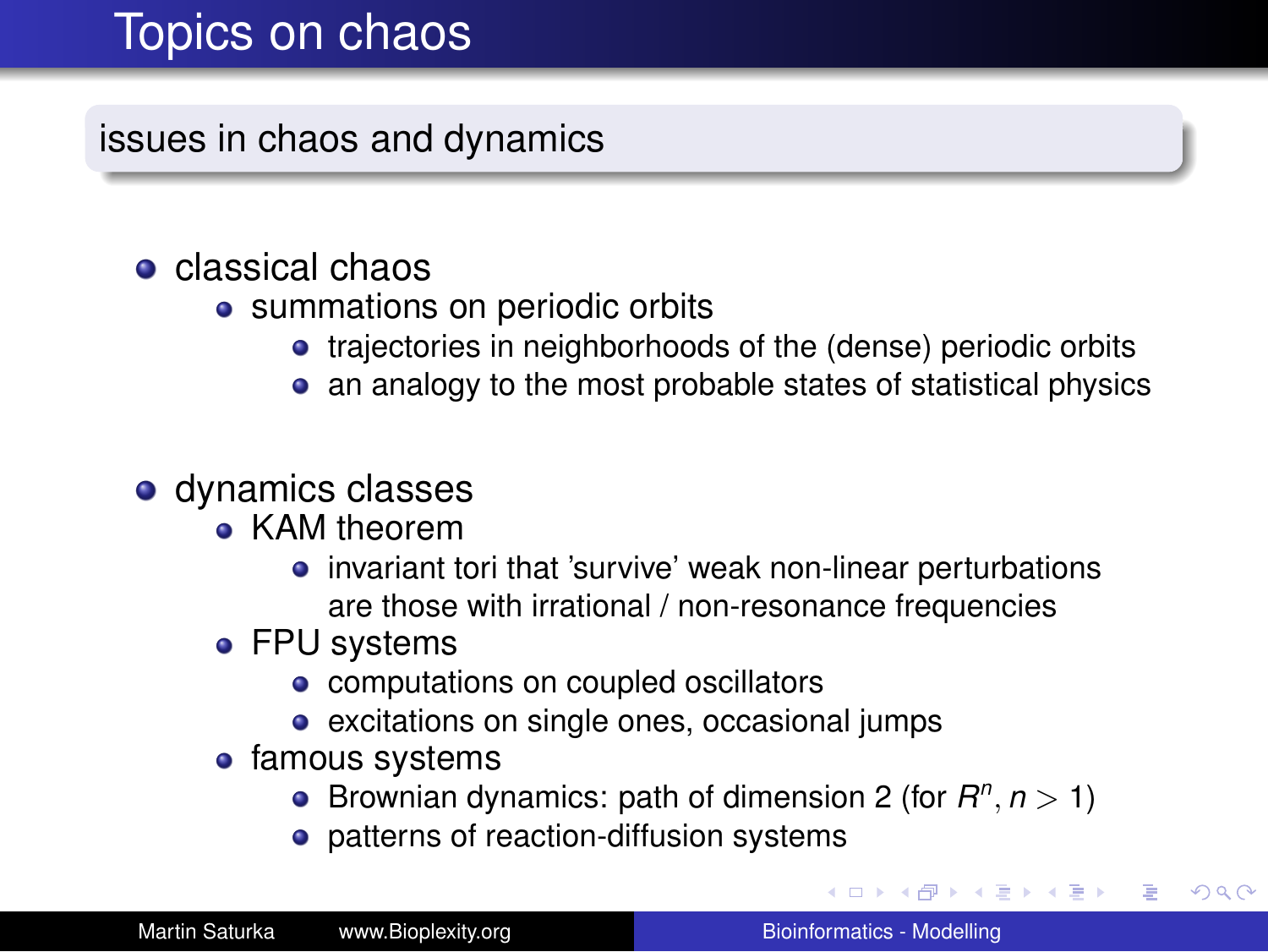## Periodic orbits

#### deterministic chaos explorations



• system characterization by periodic orbits

• periodic orbits are dense for chaotic systems

 $290$ 

ă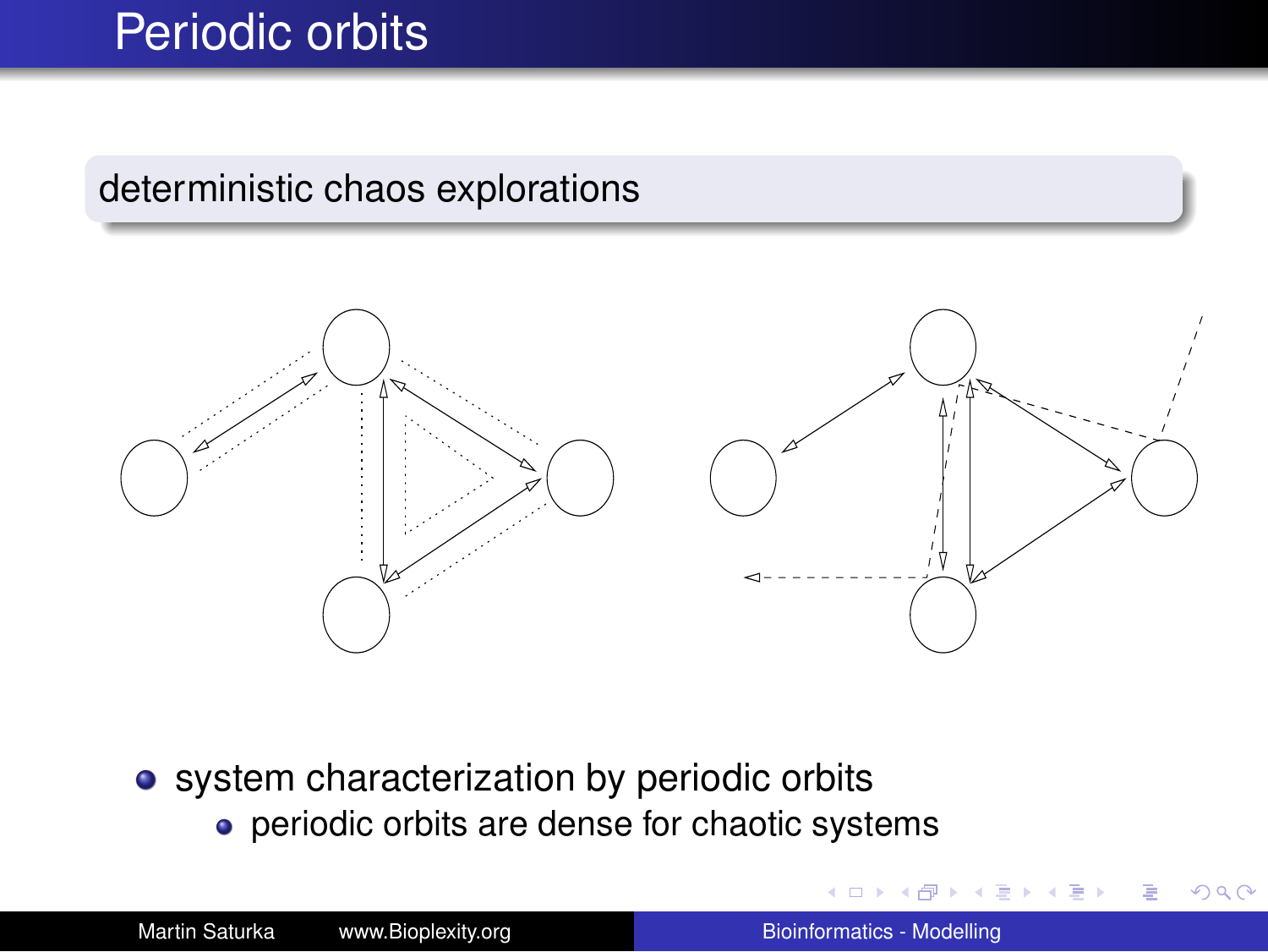### simple population growth

• 
$$
dx/dt = r \cdot x \cdot (1 - x/c)
$$
, with  $r, c > 0$ 

- one-dimensional continuous dynamics
- fixed points are 0 (extinction) and *c* (stable)
- more simple dynamics than for the discrete case
	- **e** general fact: difference equations harder to solve than differential ones

• solution 
$$
c \cdot e^{rt}/(e^{rt} + s)
$$
  
where  $s = 1 - c/x_0$  for  $x_0 = x(t = 0)$ 



**K ロ ト K 伊 ト K ヨ ト** 

不重きし

B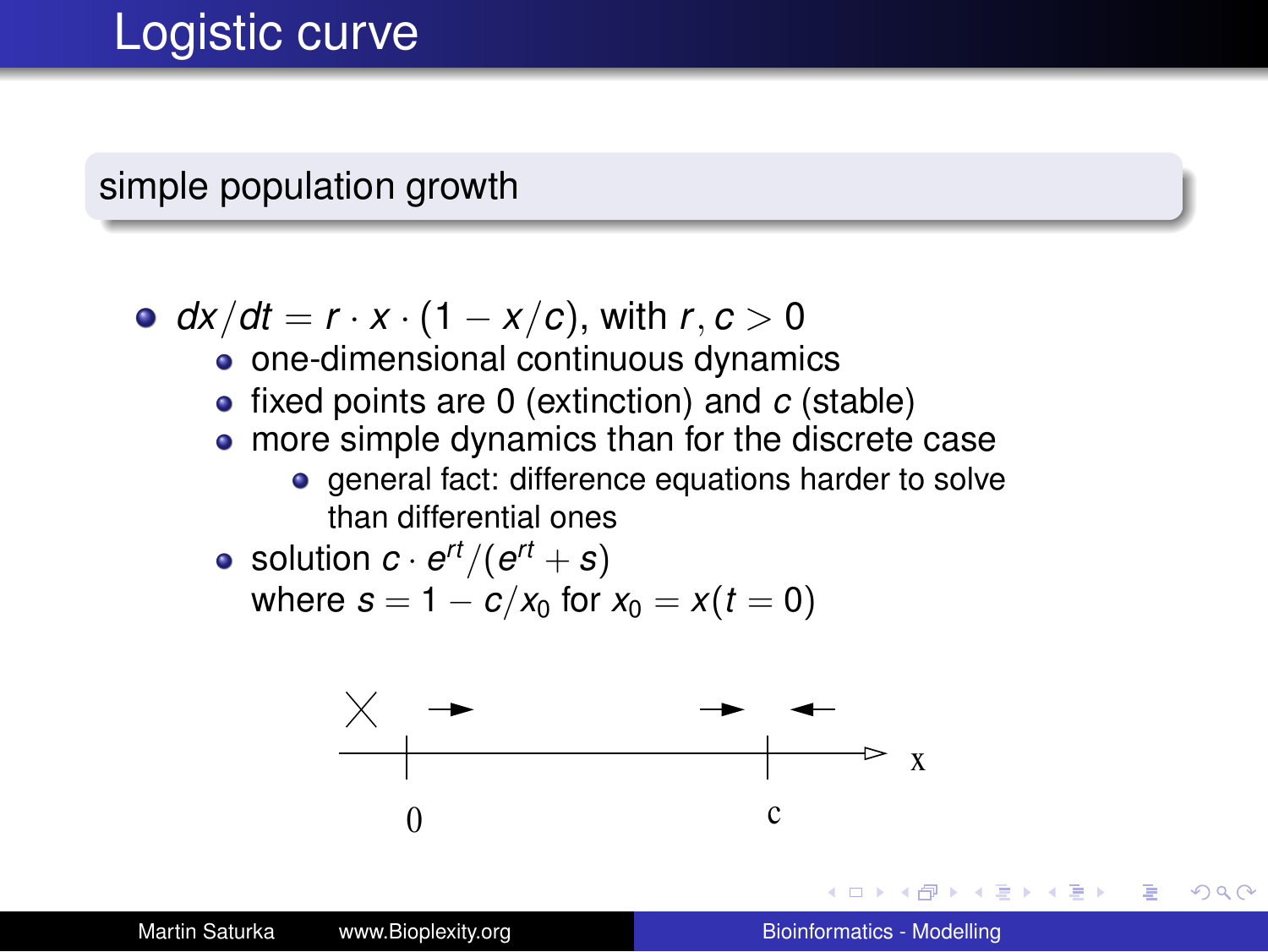### Graphical description

how to analyze fixed point stability



 $2Q$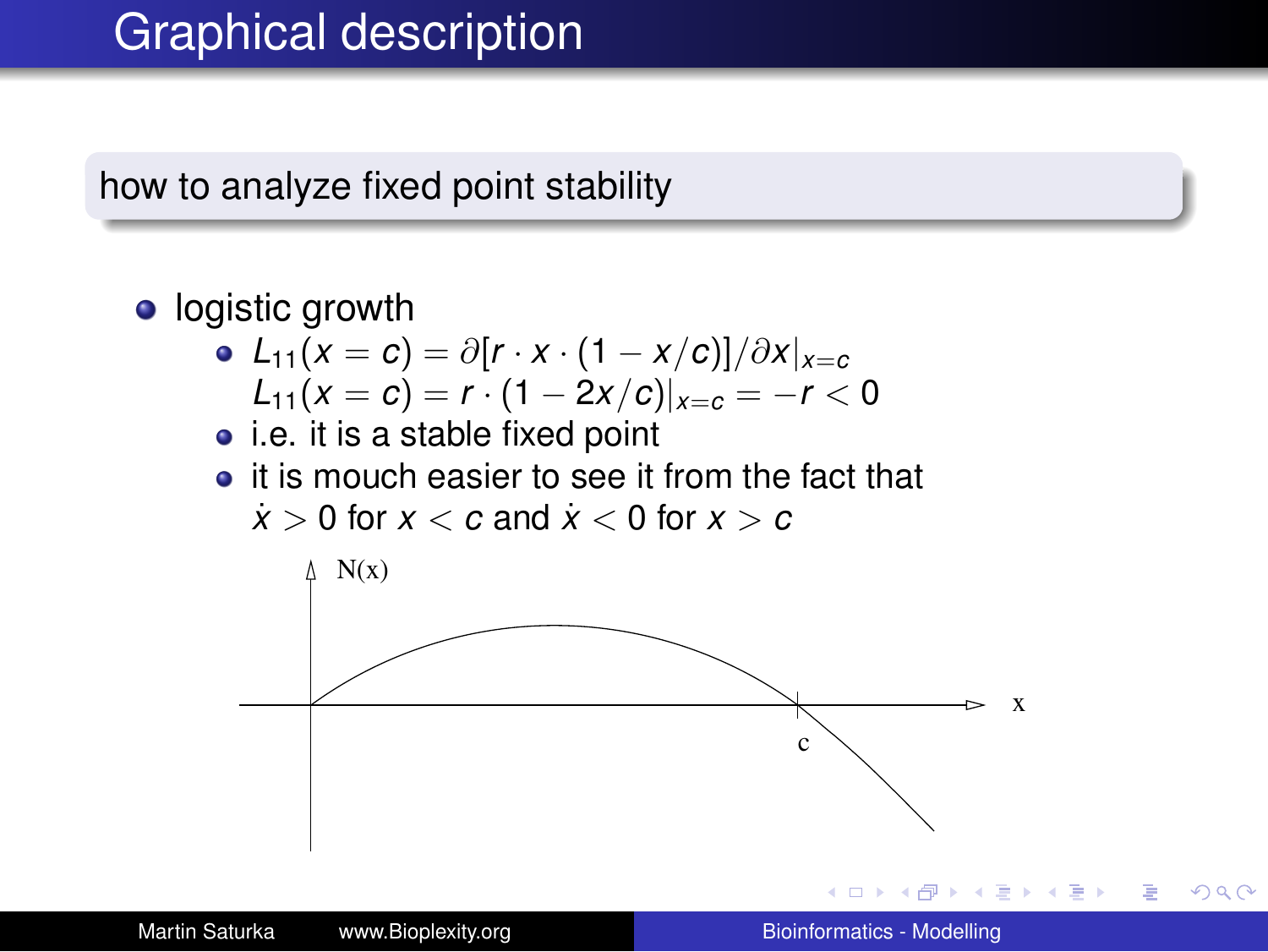general properties

- **•** situations
	- one *x* or two *x*, *y* variables depending on themselves
	- development in time: *dx*/*dt*, or *dx*/*dt*, *dy*/*dt*
- $dx/dt = f(x, t)$ , with  $x(t_0) = y_0$ 
	- solution existence
		- $\bullet$   $f(x, t)$  is continuous
	- solution uniqueness
		- both *f* (*x*, *t*) and ∂*f* /∂*x* are continuous
- autonomous systems for *x* and *y*
	- $dx/dt = f(x, y)$
	- $dy/dt = g(x, y)$
	- frequently the case for biological systems

 $\Box \rightarrow \neg (\Box \rightarrow \neg (\Box \rightarrow \neg (\Box \rightarrow \neg \Box \rightarrow \neg \Box \rightarrow \neg \Box \rightarrow \neg \Box \rightarrow \neg \Box \rightarrow \neg \Box \rightarrow \neg \Box \rightarrow \neg \Box \rightarrow \neg \Box \rightarrow \neg \Box \rightarrow \neg \Box \rightarrow \neg \Box \rightarrow \neg \Box \rightarrow \neg \Box$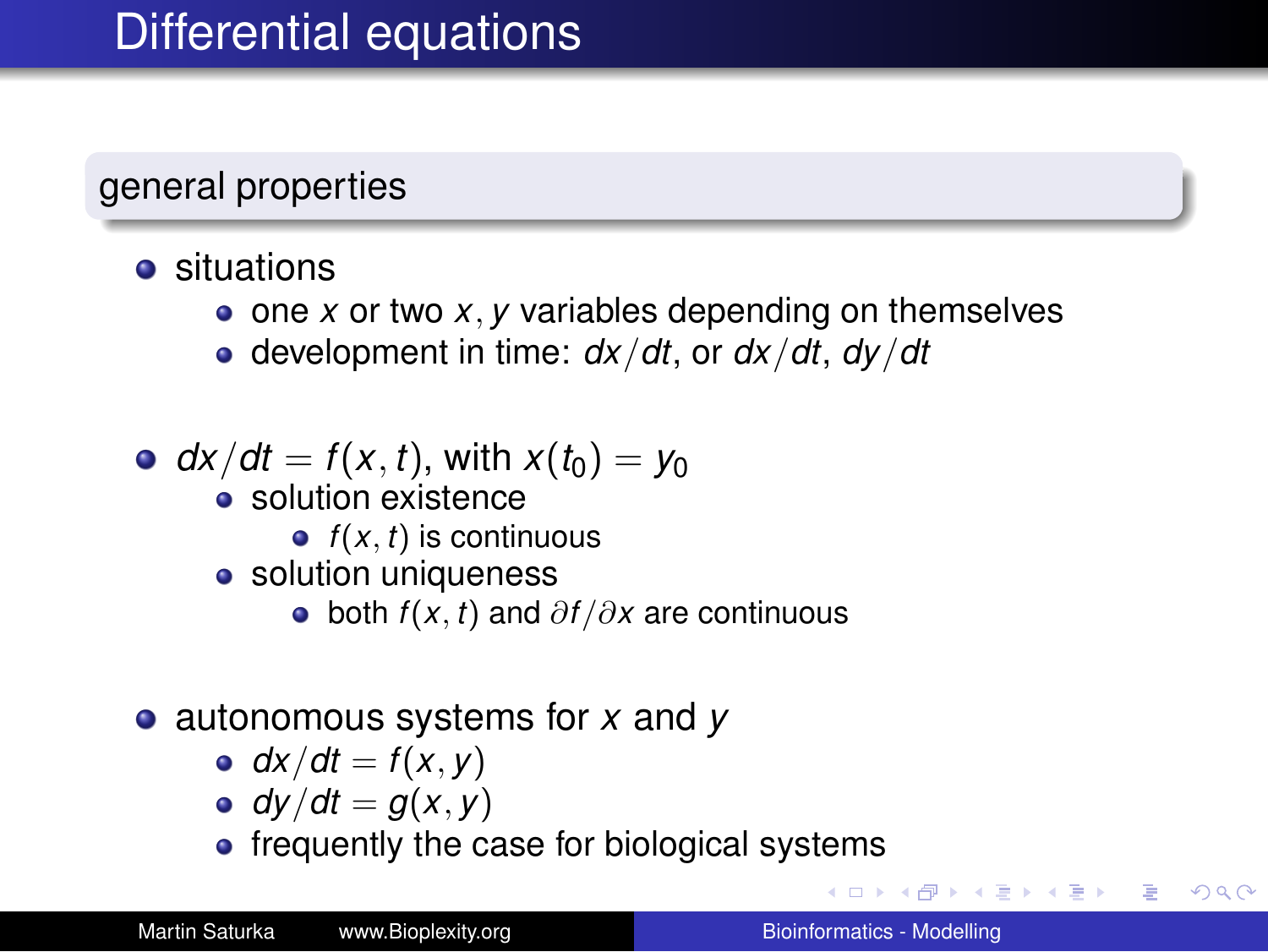## 1-dimensional problems

simple autonomous systems  $dx/dt = f(x)$ 



 $\equiv$ 

 $2990$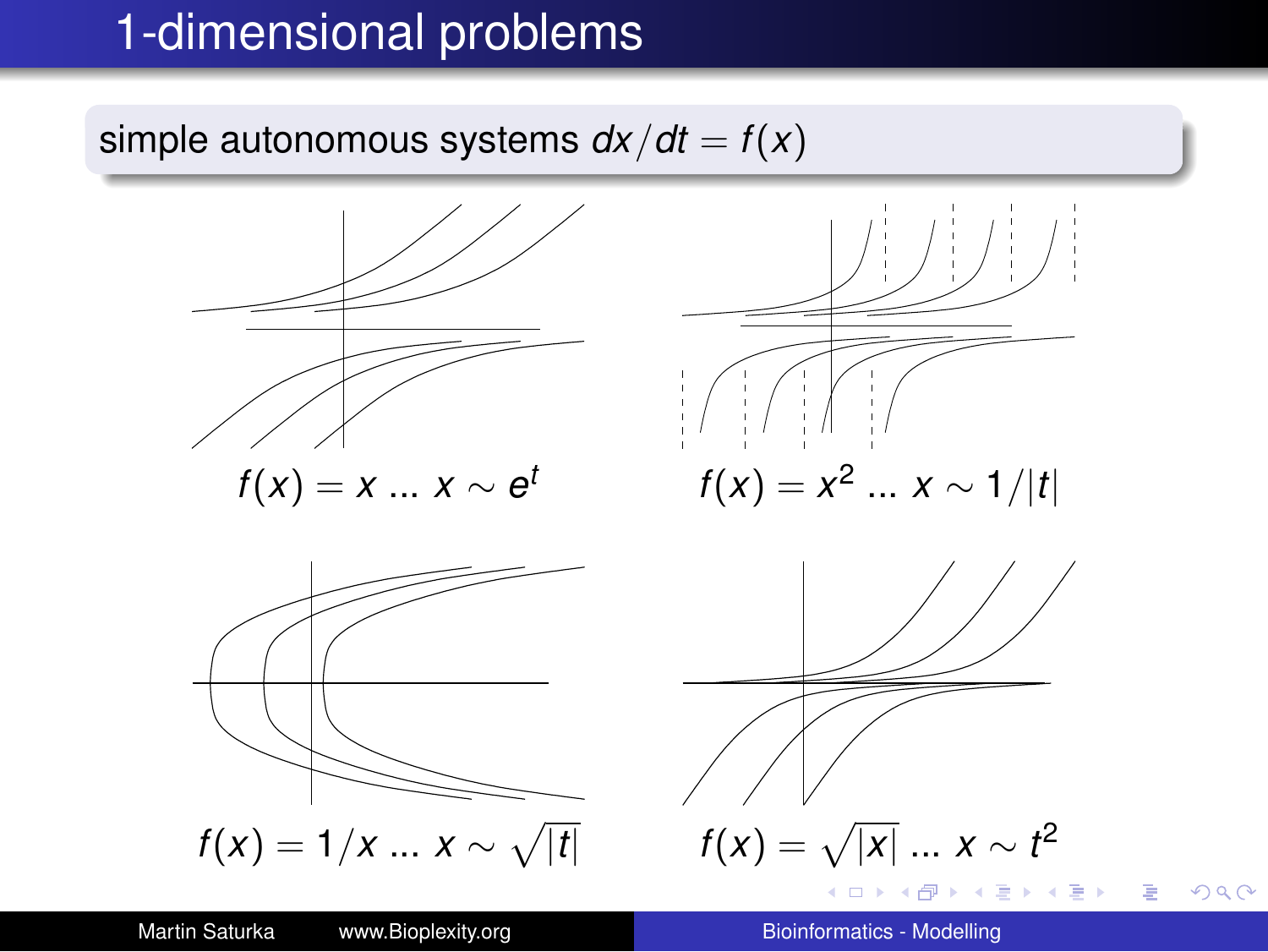# Qualitative description

qualitative differential equations

- 2-dimensional autonomous systems
	- $dx/dt = f(x, y, t) = f(x, y)$
	- $dy/dt = g(x, y, t) = g(x, y)$
	- to plot phase portraits of the systems and to predict their dynamics
- solution methods
	- 1) null-cline analysis
		- where  $f(x, y)$ ,  $g(x, y)$  are zero valued
	- 2) Jacobian analysis
		- types (stability) of fixed points
		- a) determinant-trace method
		- b) graphical Jacobian

イロト イ押 トイヨ トイヨト

B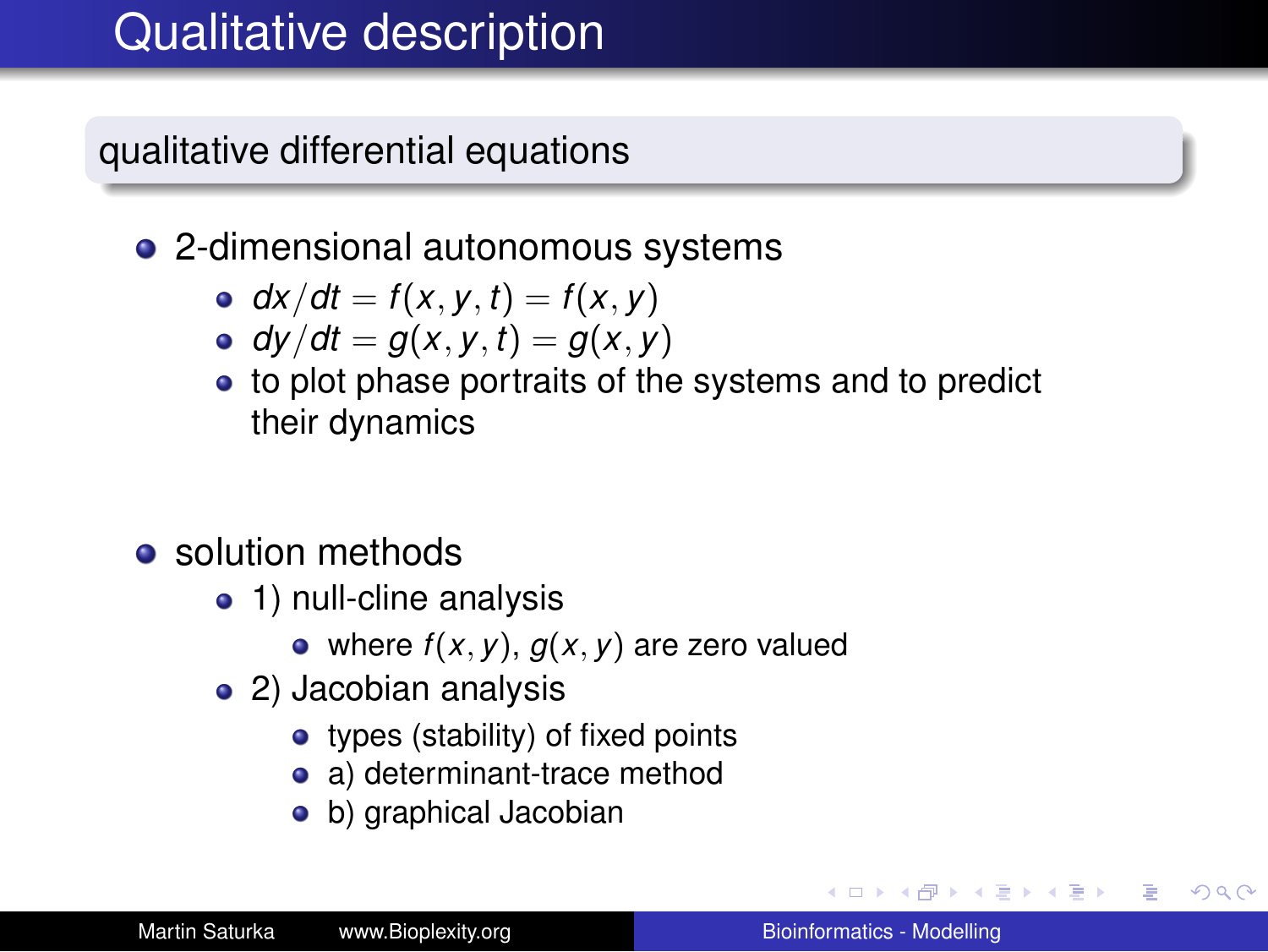### Null-cline method

#### • phase portraits

- *dx*/*dt* = 3*x*(1 − *x*) − 1.5*xy* ... zero dashed lines
- *dy*/*dt* = 0.5*xy* − 0.25*y* ... zero solid lines

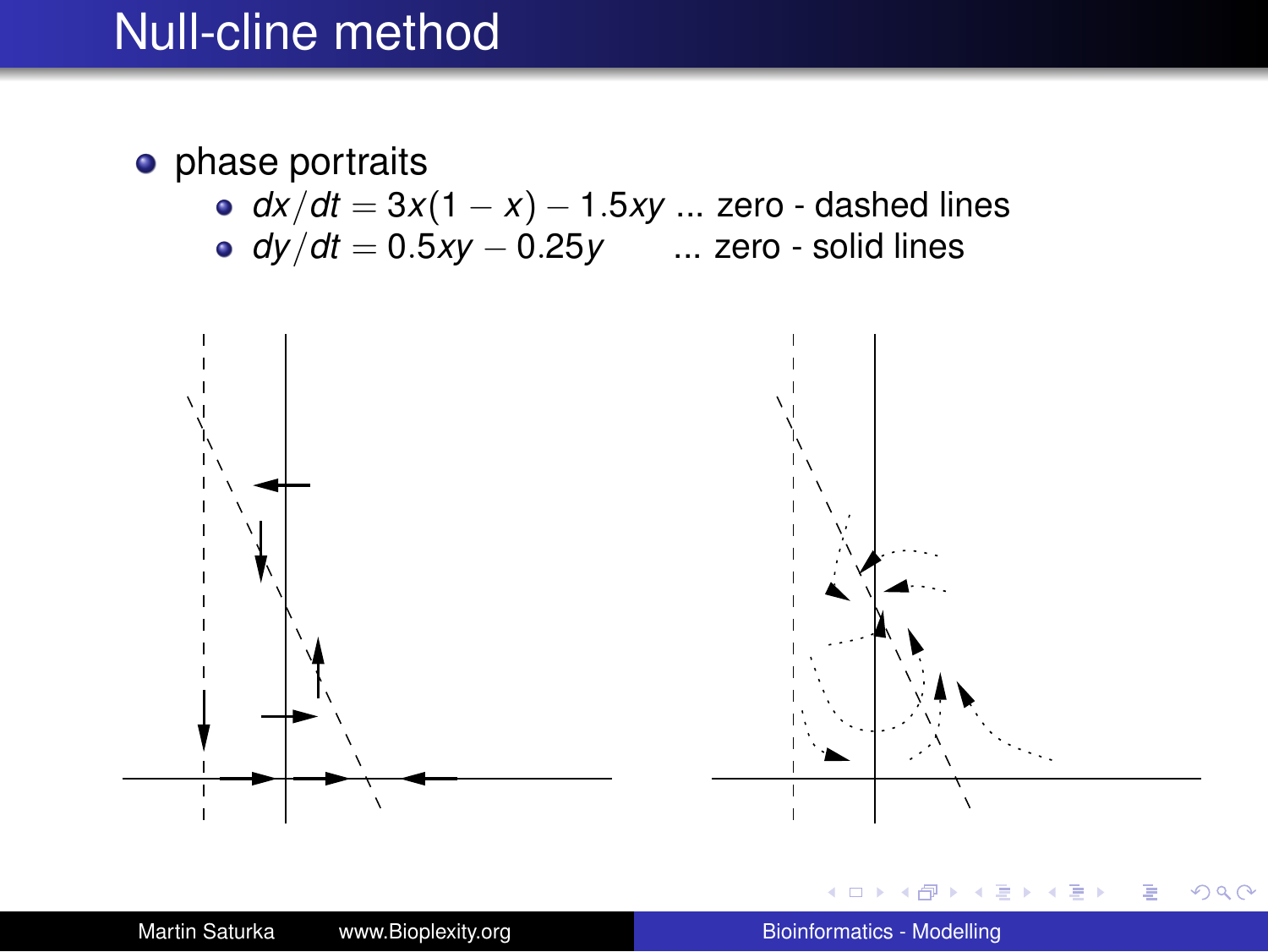### stability of fixed points

- **c** computations for a fixed point  $\bar{x}, \bar{y}$ 
	- $\boldsymbol{\phi}$  *detJ* =  $(\partial f/\partial x \cdot \partial g/\partial y \partial f/\partial y \cdot \partial g/\partial x)|_{\bar{x},\bar{y}}$
	- $\bullet$  *trJ* =  $(\partial f/\partial x + \partial g/\partial y)|_{\bar{x},\bar{y}}$
	- *D* = (*trJ*) <sup>2</sup> − 4(*detJ*)
- **o** particular cases
	- $detJ < 0$  saddle point [the  $\{0, 0\}$  and  $\{1, 0\}$  cases]
	- $detJ > 0$ ,  $trJ > 0$ ,  $D > 0$  non-stable node
	- $detJ > 0$ ,  $trJ < 0$ ,  $D > 0$  stable node [the  ${0.5, 1}$  case]
	- $detJ > 0$ ,  $trJ > 0$ ,  $D < 0$  non-stable spiral
	- $detJ > 0$ ,  $trJ < 0$ ,  $D < 0$  stable spiral
	- $detJ > 0$ ,  $trJ = 0$ , center point

イロン イ何 メイヨン イヨン 一ヨー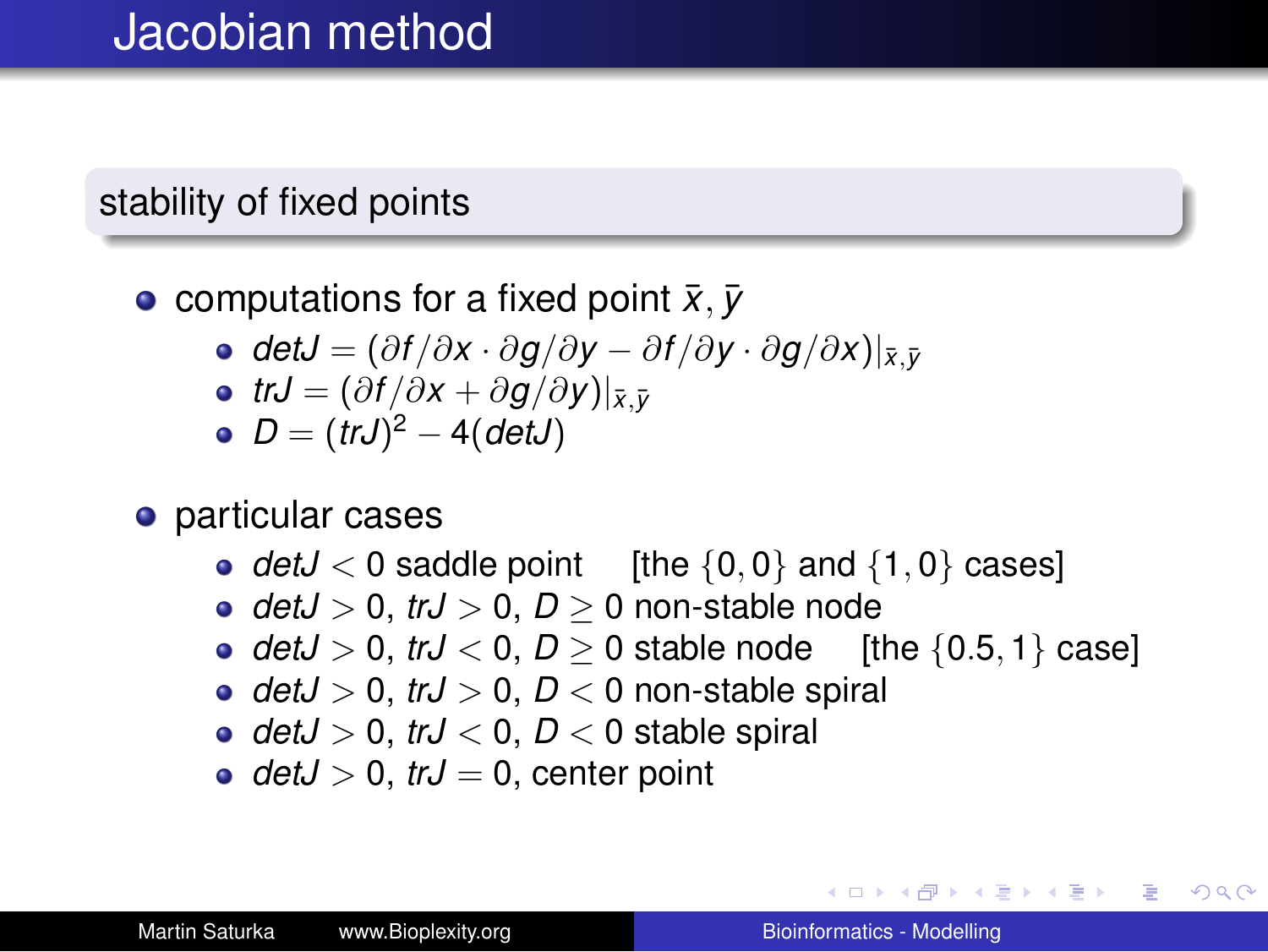# Symbolic dynamics

resigning on numerical valuations at all

fair approximation for some systems

- famous symbolic types
	- cellular automata
	- L-systems
- **e** cellular automaton
	- **o** discrete system linear, planar, etc.
	- state in the next step by a function on cell neighborhood
	- self-reproducible structures, game of life
- Lindenmayer systems
	- formal grammars, symbols and rewriting rules
	- used mainly for plant development modeling

G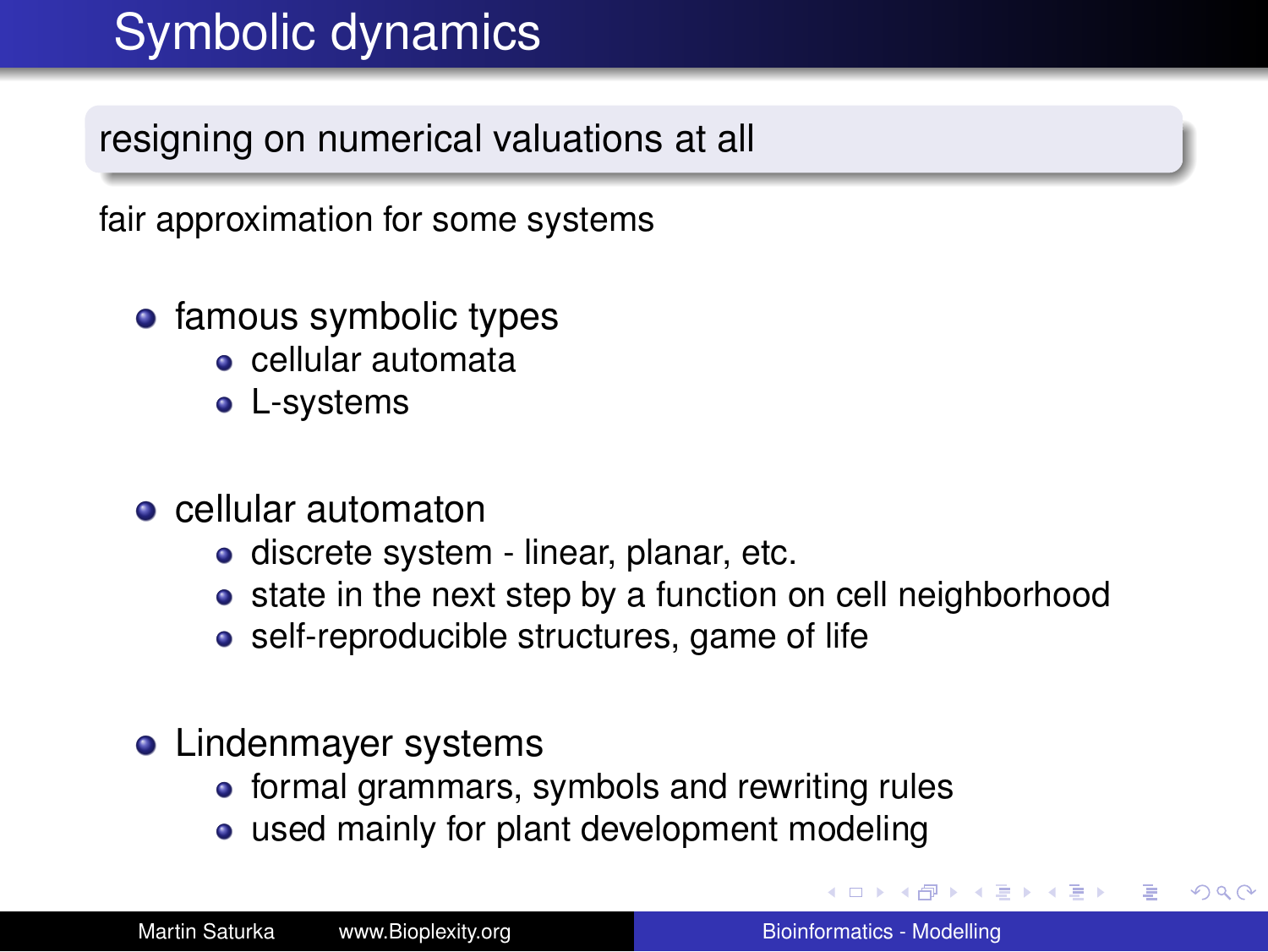### • L-systems

- algae: start *A*; rules  $A \rightarrow AB$ ,  $B \rightarrow A$
- development:

 $n = 0$ : *A*  $n = 1$  *AB*  $n = 2$  *ABA*  $n = 3$ **·** *ARAAR* 

- Conway's game of life
	- infinite planar space of cells
	- eight neighbors for each cell
	- rules:

live cell: 0 or 1 alive neighbors  $\rightarrow$  dies live cell: 4 or more alive neighbors  $\rightarrow$  dies live cell: 2 or 3 alive neighbors  $\rightarrow$  lives dead cell: 3 alive neighbors  $\rightarrow$  comes to life dead cell: otherwise  $\rightarrow$  still dead

ぼう メラメー

÷.

 $2Q$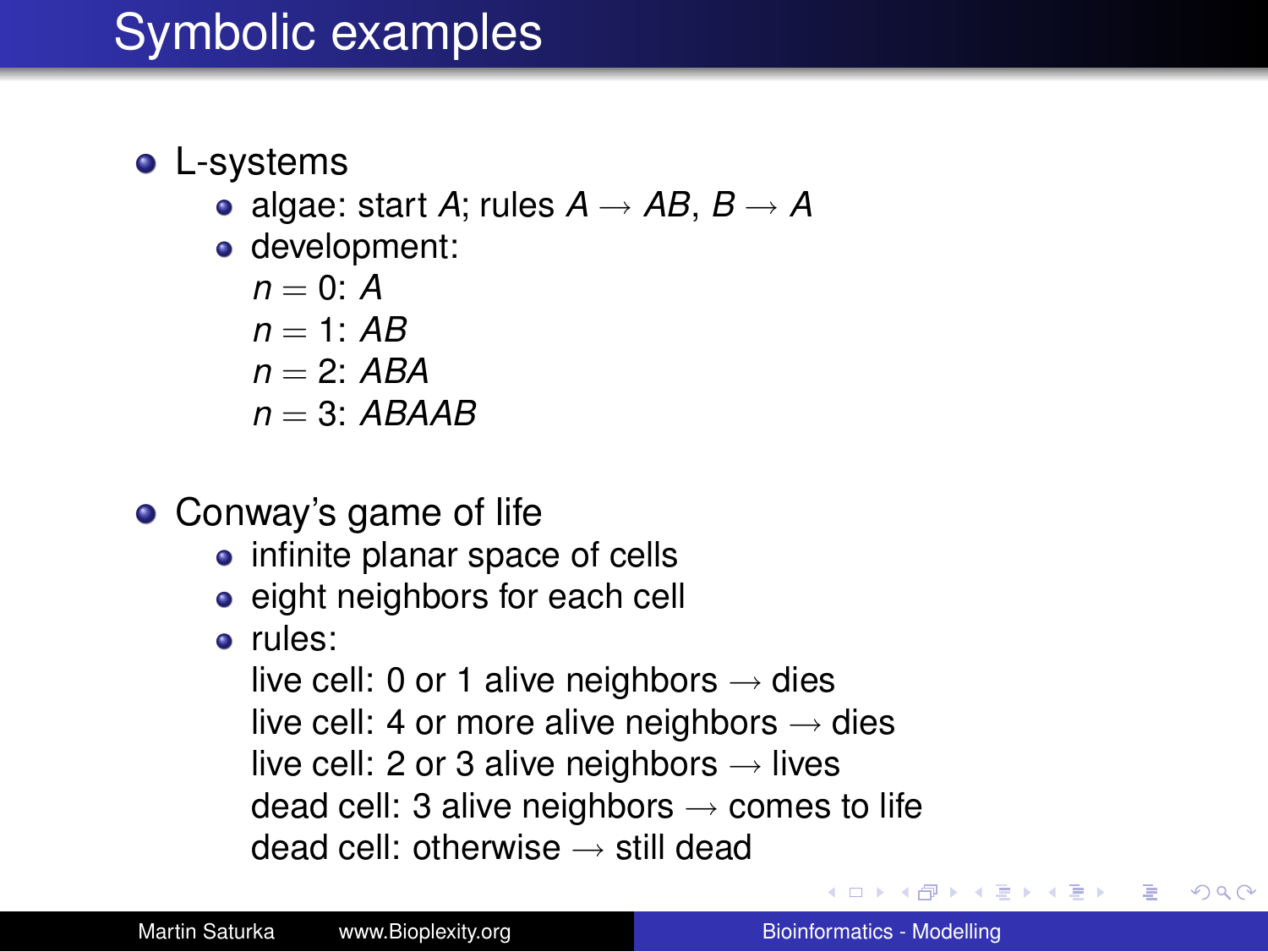## Stochastic dynamics

never is everything (deterministically) known

- **o** changes
	- evolving processes
	- stationary processes
- **o** differential equations
	- stochasticity inclusion (jumps, lags)
	- **•** start conditions
- **o** noise based order
	- continuous development into structure-less mediocrity
	- random jumps into border areas

←ロト ←何ト ←ミト

す重きし

B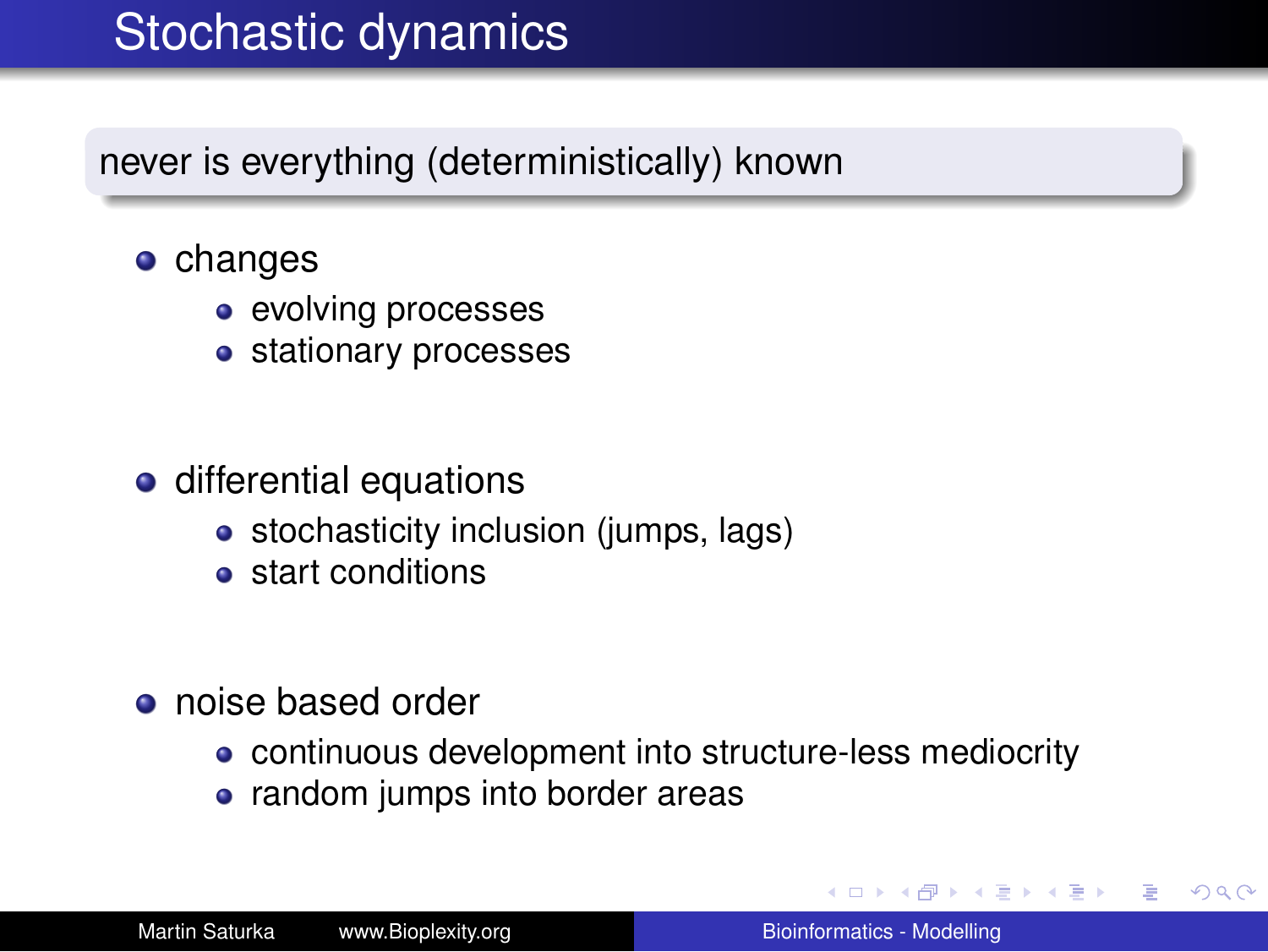### Probabilistic systems

- **•** random walks
	- **Brownian motion** recurrence probability of 1 for 1D and 2D (discrete) spaces
	- **•** blocked directions
- jump modes
	- uniform distribution
	- Lévy jumps
	- money circulation
- epidemic spread
	- based on Lévy jumps
	- continuous local spread
	- accidental further spread

す重き。 B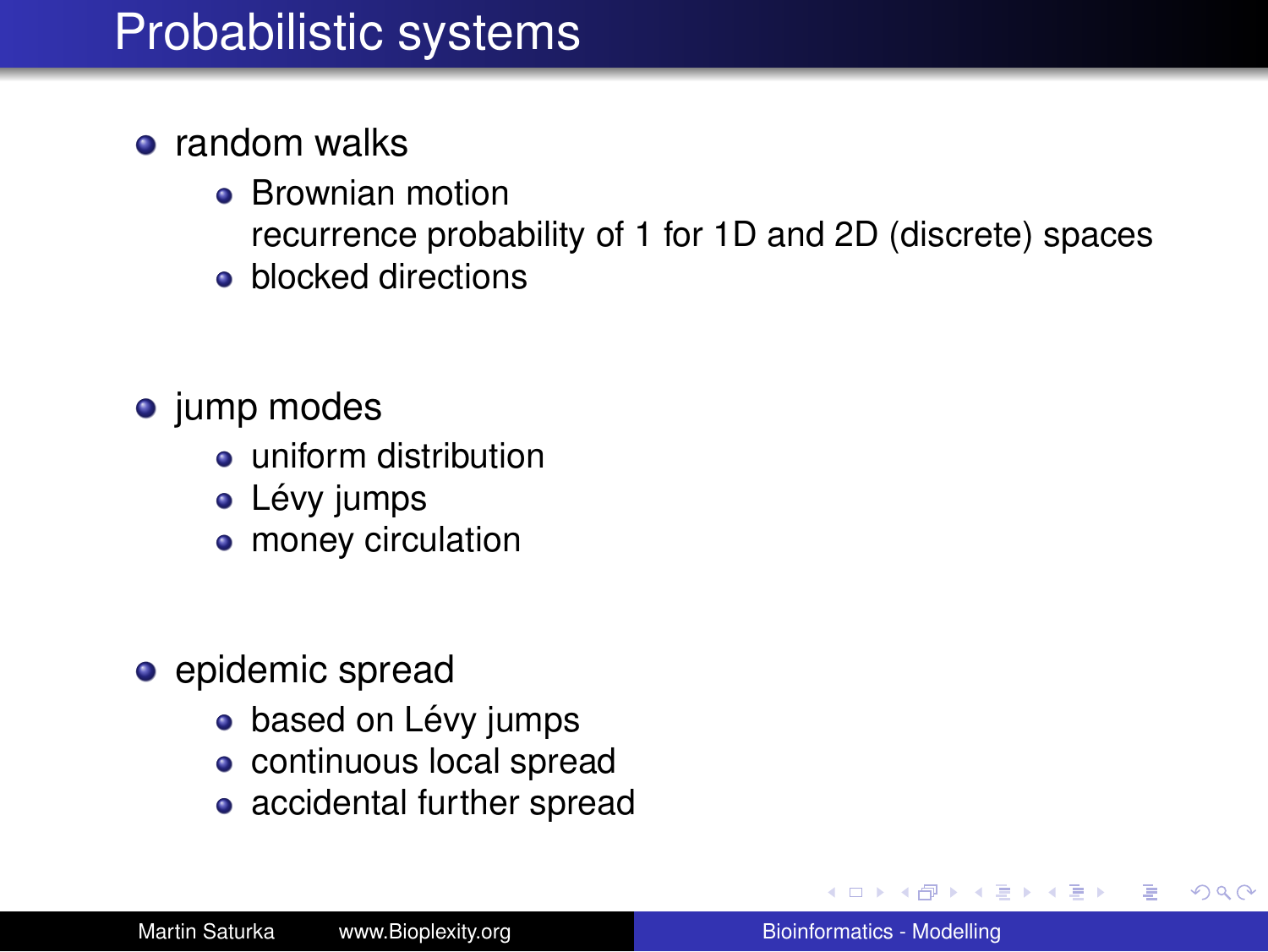# **Granularity**

- **•** grain sensitivity
	- Boltzmann vs. Gibbs entropy
	- natural approximations



一句 × € **B** 

4 0 8

④重き  $\equiv$   $2990$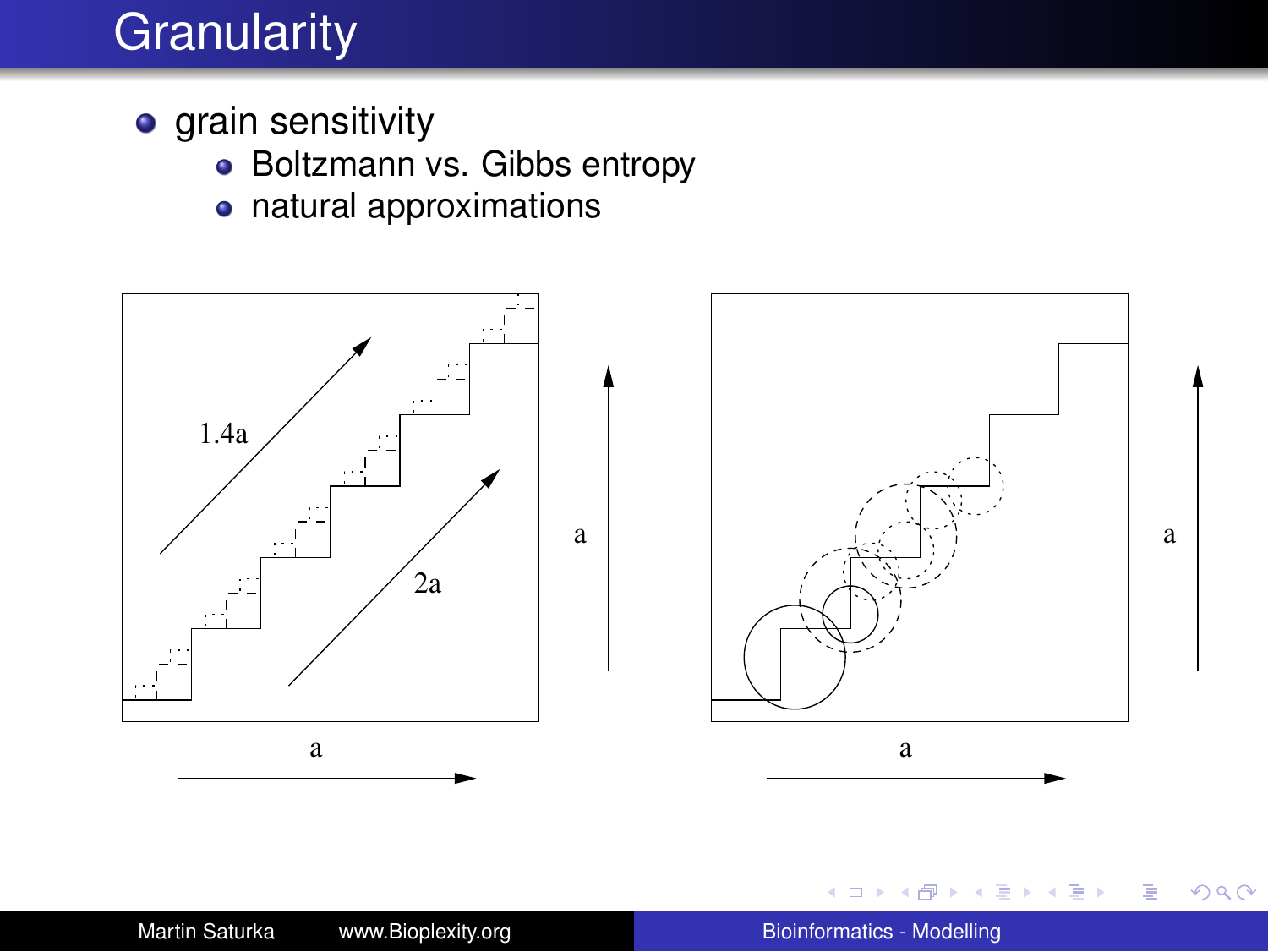# **Cognition**

#### neuronal systems

another complexity stack on the life complexity stack

- system structure
	- ANN primarily a computation model
	- abstraction gaining system
	- connected areas accessible to specifications
- system development
	- network connecting and fixation
	- impulse based concept creation
	- a will to grasp

す重き。 B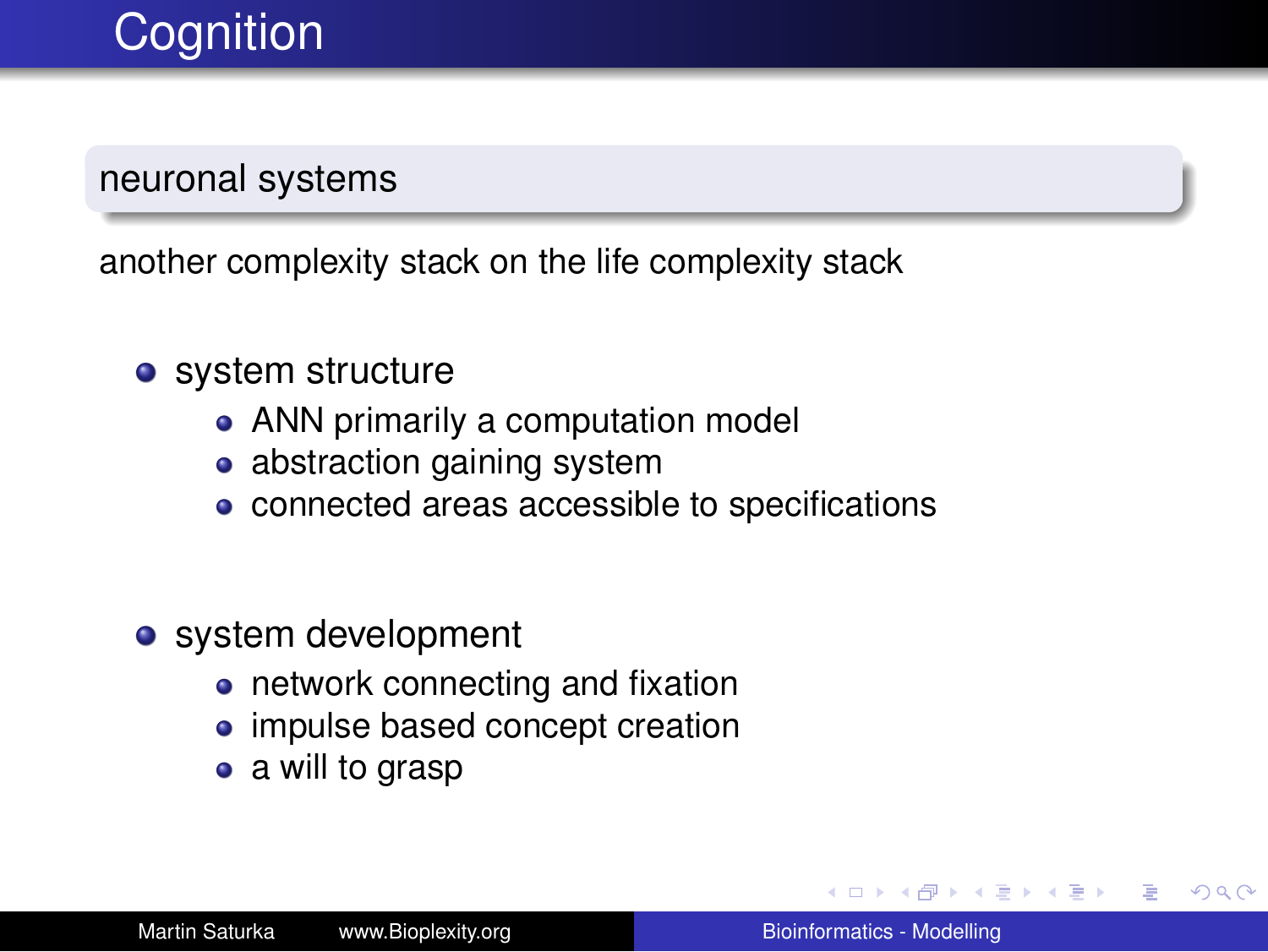### **Tissues**

- **•** biochemistry
	- signalling cascades
	- coupled biochemical reactions
- **o** differentiation
	- cellular surfaces
	- chromatin structures
- aberrations
	- pathological states
	- tumor development

4 € 1 一 4 - 三  $\mathbf{p}_\mathrm{c}$  4 重っ

÷.  $QQ$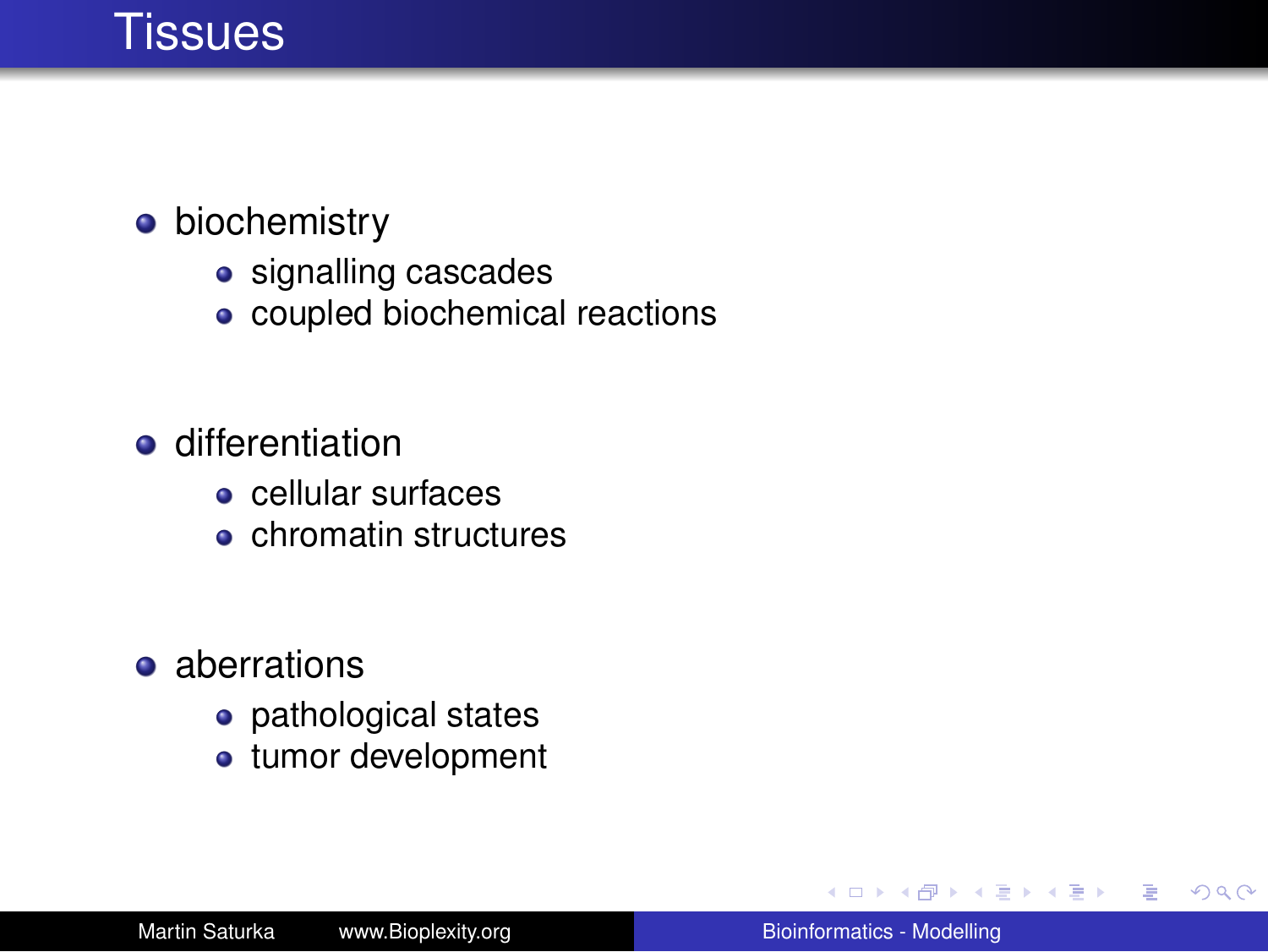### the place of gene utilization

- states
	- specific DNA blocks (un)available
	- histone roles weak for lower eukaryota
	- cell remodeling / differentiation
- 3D structure
	- DNA folding and accession for gene expression
	- modifications: DNA methylation, histone acetylation
	- regulation: signal cascades with phosphorylations

 $\leftarrow$   $\Box$ 

 $2Q$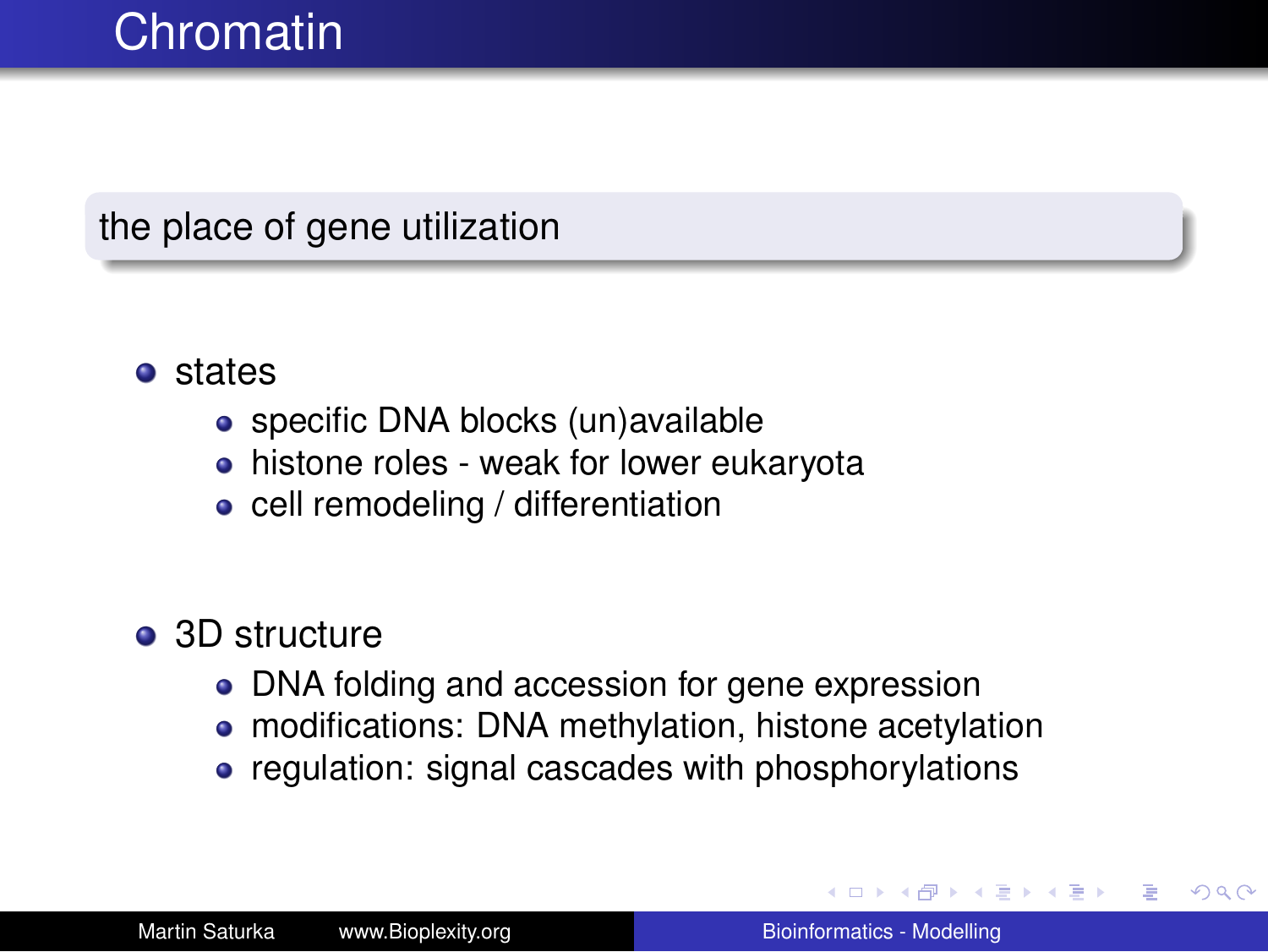## **Evolution**

### • origin of life

- RNA proto-world, ribozymes
- code and genes sharing

#### **o** species

- speciation: attractor changes
- extinction: exponential process
- enzyme evolution
	- enzymes receptors coevolution
	- Abzymes, i.e. antibody enzymes

重き ă.  $QQ$